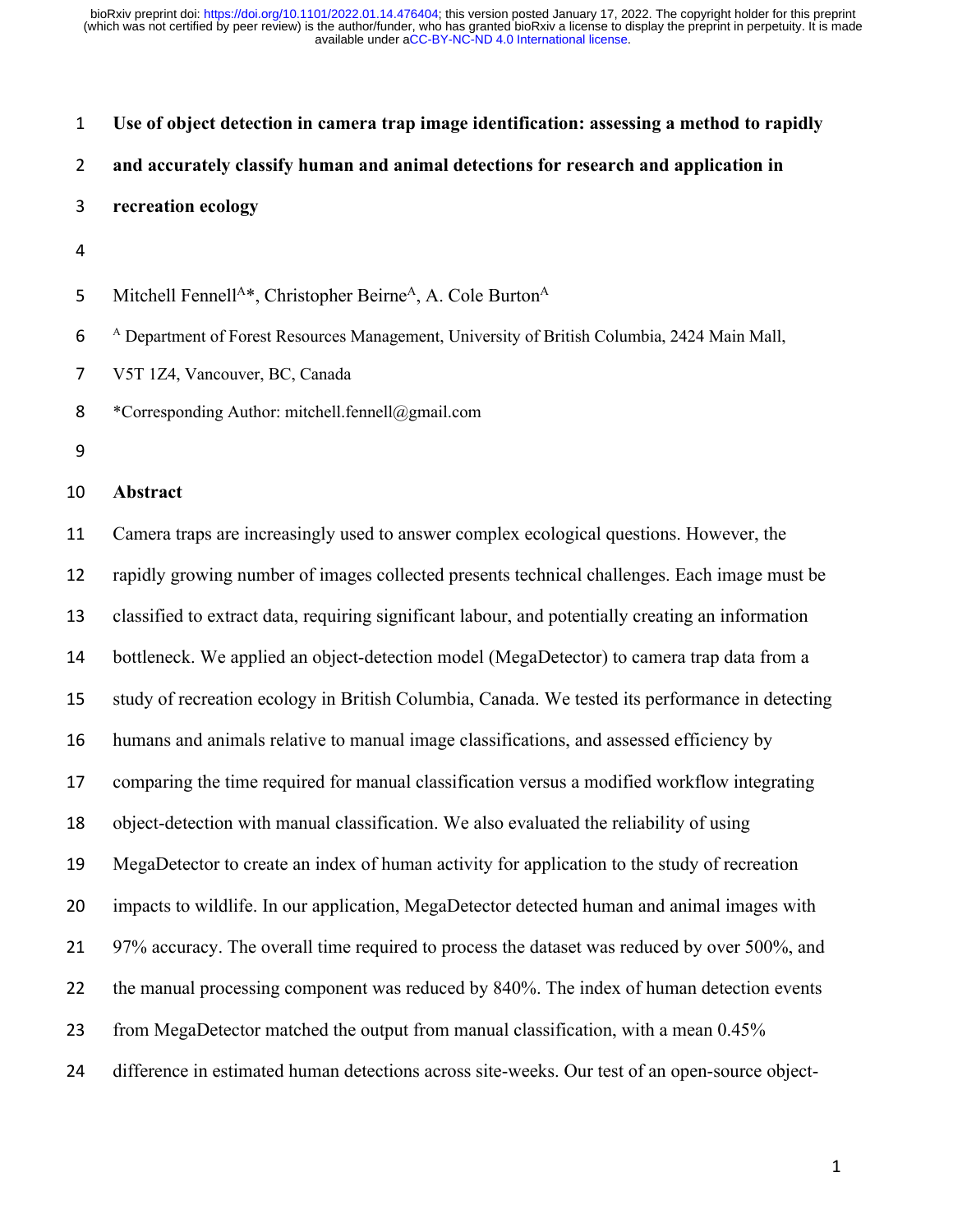detection model showed it performed well in partially classifying a camera trap dataset, significantly increasing processing efficiency. We suggest that this tool could be integrated into existing camera trap workflows to accelerate research and application by alleviating data bottlenecks, particularly for surveys processing large volumes of human images. We also show how the model and workflow can be used to anonymize human images prior to classification, protecting individual privacy.

## **Impact Statement**

 We developed and tested a workflow for classifying camera trap images that integrated an existing object-detection model with manual image classification. Our workflow demonstrates an increase in efficiency of 500% over manual labelling, and additionally includes a method to anonymize human images prior to archiving and classification. We provide an example of the application of these tools to ease data processing, particularly for studies focused on recreation ecology which record high volumes of human images. Data lags due to processing delays have the potential to result in sub-optimal conservation decisions, which may be alleviated by accelerated processing. To our knowledge, this is the first in-depth assessment of the practical application of such technology to real world workflows focused on human detections.

# **Keywords**

 Artificial Intelligence; Remote Camera; Computer Vision; Species Classification; Human-wildlife Interactions

# **1. Introduction**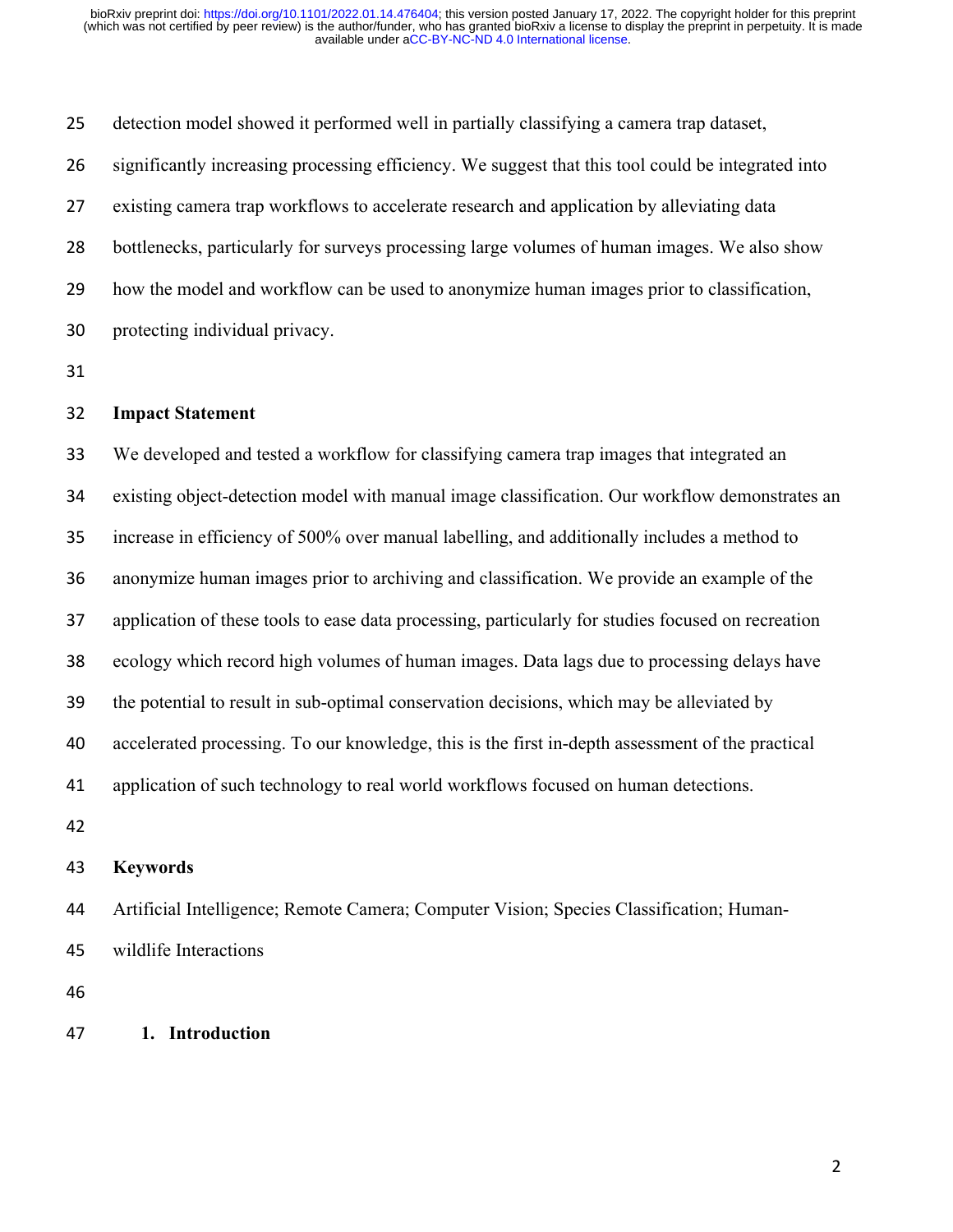In the ongoing quest to better understand and conserve wildlife populations, non-invasive sampling methods have become increasingly important (Zemanova, 2020). One such method is the use of motion-activated remote cameras, or camera traps, which allow researchers to collect extensive observational data while minimally disturbing the wild species of interest, for a 52 relatively low monetary cost (Burton et al., 2015; Caravaggi et al., 2017; Glover-Kapfer et al., 2019; Rowcliffe et al., 2014). Common uses of this technology include species inventories, surveys of occupancy, or calculation of relative abundance indices; however, more recent techniques include estimation of population density (Augustine et al., 2018; Burgar et al., 2018; Jacques et al., 2019; Rich et al., 2014) and analysis of animal behaviour (Caravaggi et al., 2017; Frey et al., 2017). Efforts to standardize camera trap methods and metadata are facilitating cross- project collaboration, paving the way for larger scale syntheses (Forrester et al., 2016; Scotson et al., 2017; Steenweg et al., 2017).

 One of the strengths of camera traps is that they can also sample human activity, making simultaneous monitoring of human-wildlife interactions possible. This holds particular promise for studies of recreation ecology, where cameras distributed throughout networks of trails or other recreational corridors provide simultaneous insights on human and wildlife use of habitat 65 in space and time (Baker & Leberg, 2018; George & Crooks, 2006; Kays et al., 2017; Naidoo & Burton, 2020). With improved reliability, and decreasing costs facilitating increased accessibility of camera traps, the number of images collected by researchers continues to grow (Glover‐ Kapfer et al., 2019; Steenweg et al., 2017). While the use of camera traps provides an excellent framework for multifaceted investigation of fauna worldwide, a major work bottleneck is transforming raw images into usable data for statistical analyses: camera traps often produce high volumes of images, easily reaching terabytes of data.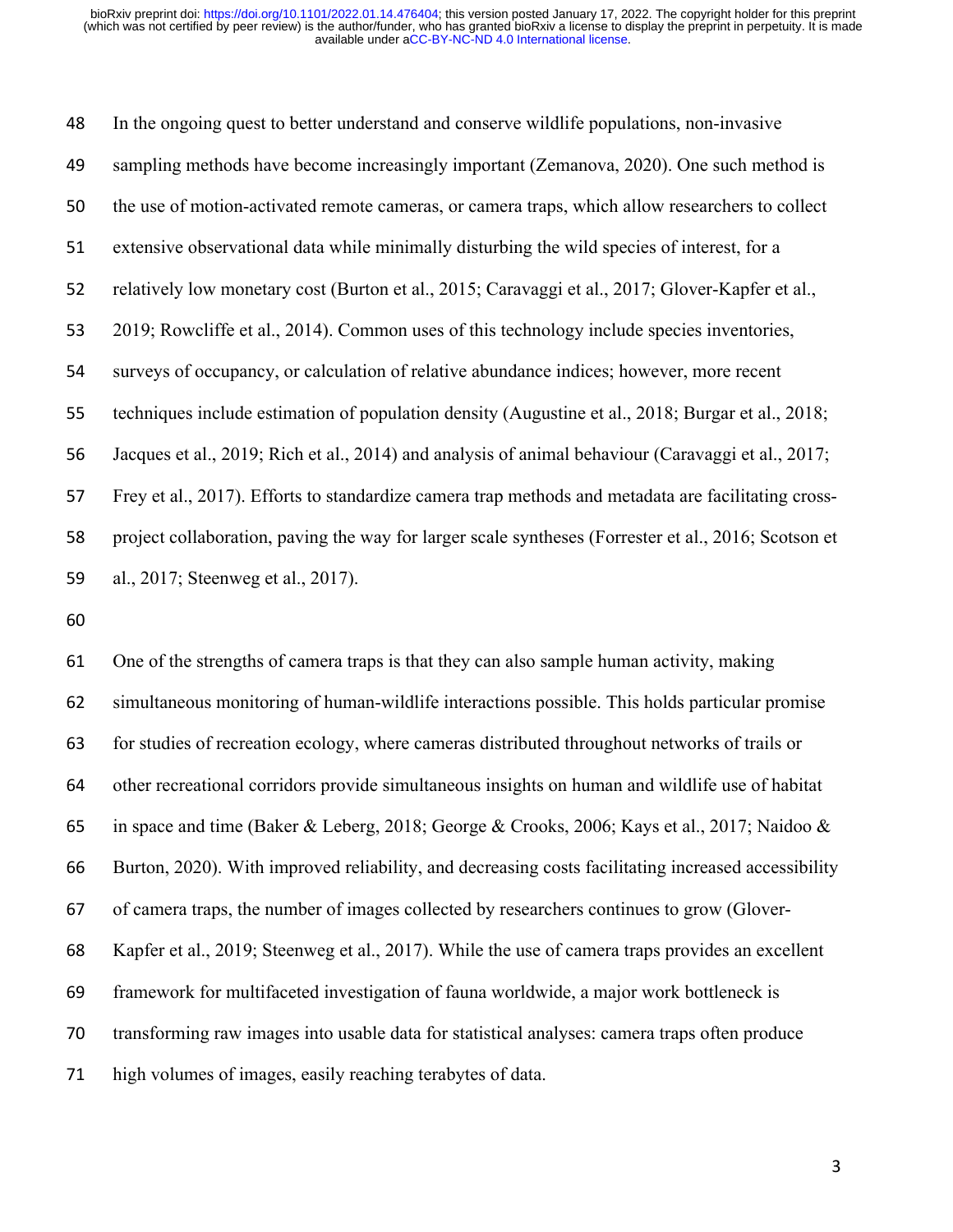Once collected by cameras, each image must be reviewed and classified by species, and may be further classified by characteristics of the individual(s) photographed (e.g. age, sex, and behaviour). With many mid-to-large scale projects amassing millions of photos and reaching terabytes of data in less than a year, the time committed to processing these data becomes increasingly unmanageable, ballooning time and monetary budgets. This issue is particularly prominent in recreation ecology studies, where the number of human images captured may frequently be in the millions, with the additional concern of respecting human privacy adding complexity to the issue (Sandbrook et al., 2018, 2021). In some cases, these ethical concerns lead to deletion of all human images, reducing the possibility for detailed assessment of human- wildlife interactions (Naidoo and Burton, 2020). This loss of information on direct human pressures on wildlife is particularly relevant when considering the growing impacts of increasing anthropogenic impacts worldwide (Nickel et al., 2020). Loss of direct management applicability due to a time lag between data collection and reporting is an important disconnect which may result from extensive inefficiencies in processing, limiting an otherwise strong methodology (Merkle et al., 2019; Norouzzadeh et al., 2021). Common strategies to overcome this bottleneck include the use of undergraduate volunteers, contract employees, or community scientists (Lasky et al., 2021; Swanson et al., 2016; Willi et al., 2019). While these strategies assist in accelerating image processing, they do not address the baseline issue that manual processing of images is often extremely labour intensive.

 Machine learning methods provide a promising avenue for reducing dependence on manual classification in camera trap projects. Deep learning, a subclass of machine learning, uses artificial neural networks to process information (Lamba et al., 2019). Artificial neural networks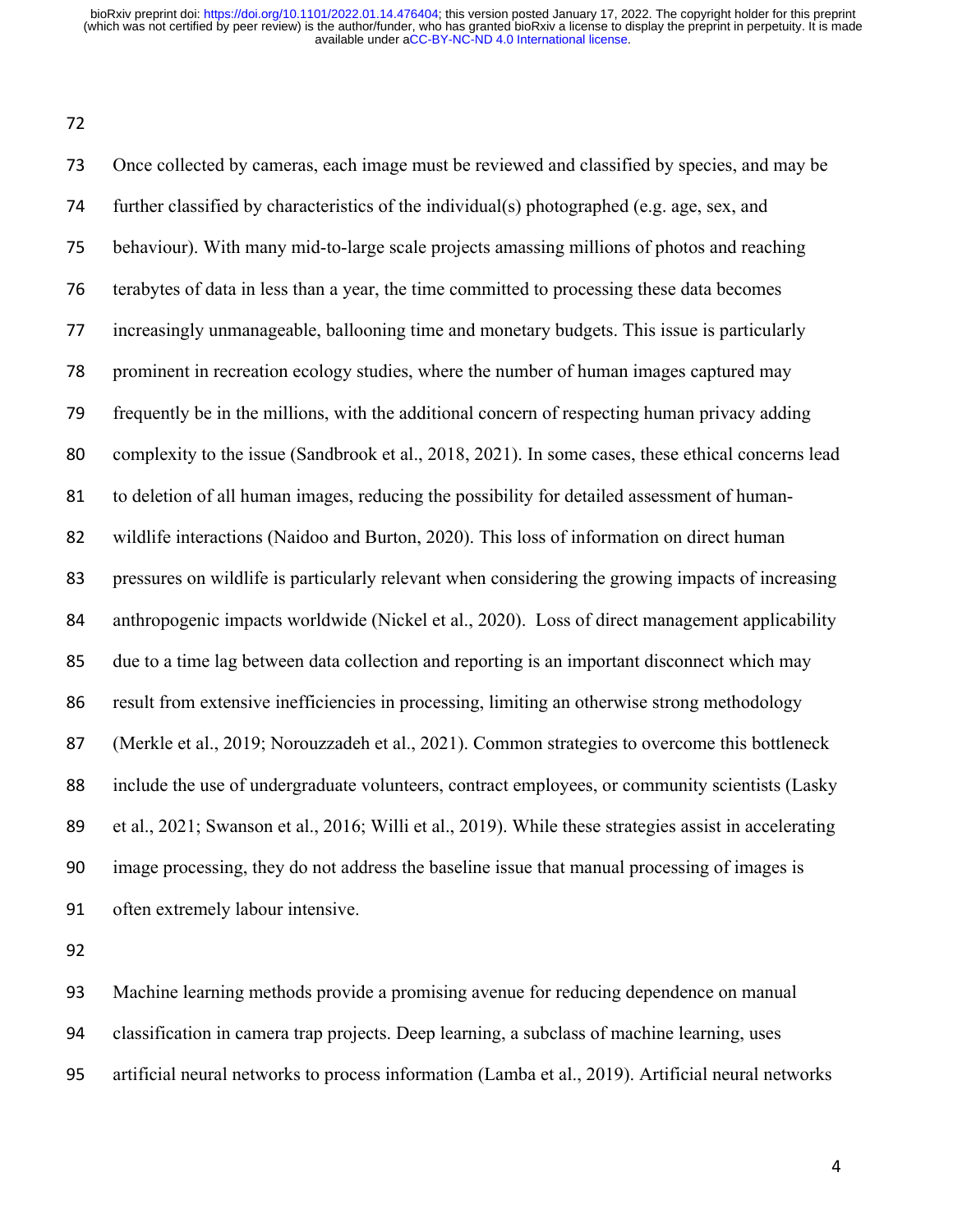are foundationally based on the neural layout seen in biological systems, allowing computer- based algorithms to "learn" based on training data, in order to accurately process similar yet distinct data at a later time. A rapidly expanding subfield of this technology is computer vision, where a multilayered model is trained on a large number of previously classified images, and then applied to new images in order to assign classifications without human interaction (Weinstein, 2018). Researchers have proposed the use of machine learning to identify species in camera trap images (Tabak et al., 2019; Willi et al., 2019; Yu et al., 2013), but tests thus far show performance of these models is generally unsuitable for robust use in real world ecological research (Schneider et al., 2020; Tabak et al., 2019). One of the key current shortcomings is low accuracy when applied to "out-of-pool" samples not seen in training, particularly in new geographical areas without extensive context specific re-training (Schneider et al., 2020). While future directions to overcome such issues appear promising (e.g. active and transfer learning, Beery et al., 2020; Norouzzadeh et al., 2021), a pragmatic compromise between entirely manual and entirely automated classification of camera trap data is the use of object detection models to assist in filtering images into relevant classes, allowing increased efficiency for manual processing (Beery et al., 2018; Beery, Morris, & Yang, 2019; Greenberg et al., 2019). A key limit to the widespread adoption of such tools by ecologists is a lack of external validation of their performance, slowing adoption of new technologies into practice (Christin et al., 2021). The release of open-source detection models provides an opportunity for more independent evaluation and application of these tools. One such model, MegaDetector, is a free, openly

available, system agnostic object detection model created by Microsoft specifically for the

processing of camera trap data (Beery, Morris, & Yang, 2019; Microsoft, 2020). Trained on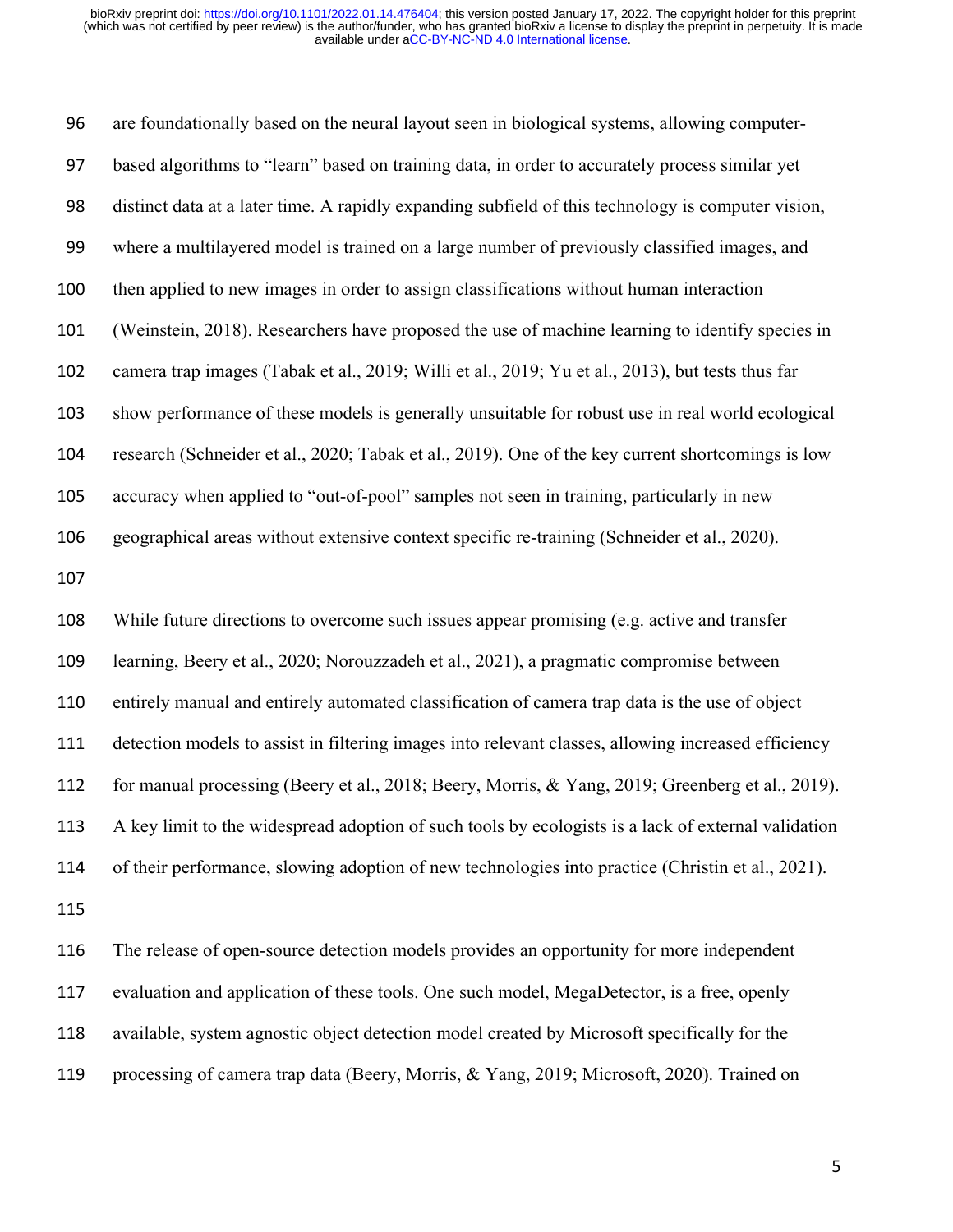millions of images from across the world, this model is designed to detect four classes within images: humans, animals, vehicles, and blanks (i.e. no objects other than the background). Automated processing of images into these classes has the potential to be conducted far faster than could be completed manually by humans and is generally limited only by computer processing speeds (Microsoft, 2020). While MegaDetector is presented as an effective tool for accelerating data processing, quantification of performance is crucial prior to widespread implementation into real-world workflows (Christin et al., 2021). Here we explore the use of MegaDetector in streamlining camera trap data processing, with a specific focus on projects wishing to quantify large numbers of human images in the context of recreation ecology. Through testing this method on a set of manually classified data, we seek to answer the general question: **can existing object detection models assist in accelerating extraction of ecologically relevant indices from camera trap data?** Specifically, we evaluate the performance of MegaDetector to: *i)* accurately and precisely classify human and wildlife images; ii) produce independent human detection events at a scale commonly used in ecological analysis (site-week), and; iii) increase processing efficiency in comparison to a fully manual workflow. Finally, we also provide an example of direct use of the MegaDetector output to automatically anonymize human images to preserve individual privacy.

## **2. Methods**

## *2.1 Manual classification*

Images were collected from 36 camera traps in Cathedral Provincial Park, British Columbia,

- Canada, that were deployed from July 1, 2019 to October 1, 2020 as part of a project
- investigating the impacts of human recreational activity on wildlife habitat use. Fourteen camera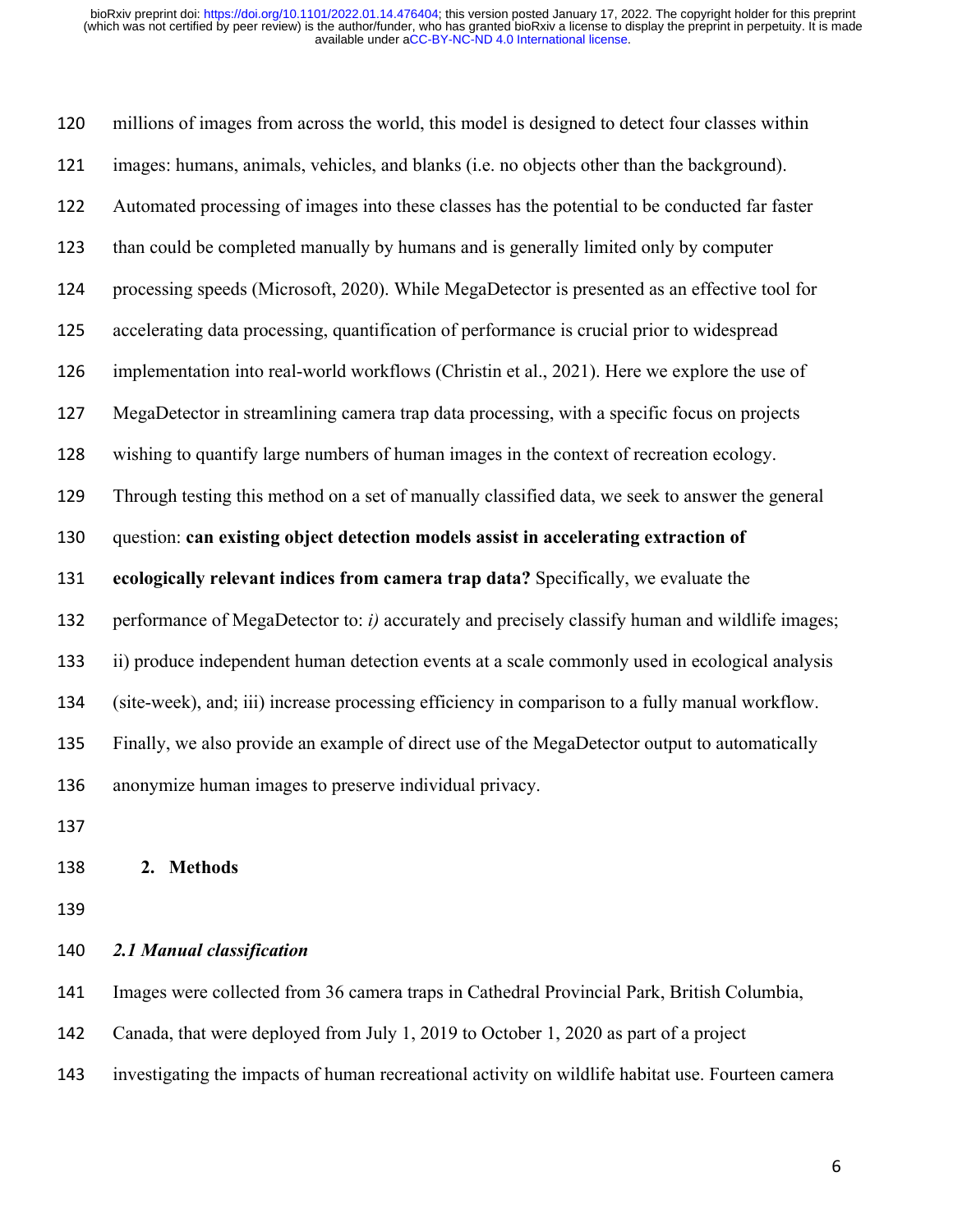traps were set on human hiking trails, two were on a private road which also serves as a hiking trail, and twenty were set off-trail. Off-trail cameras were deployed in locations a minimum of 146 300 meters from established trails, resulting in very few human detections other than the research team. Images were classified to the species level, including humans, by a mix of undergraduate volunteers, research assistants, and graduate students. All images were classified manually in a database developed by the UBC WildCo lab. Following initial classification, all classifications were reviewed by the project leader (author MF) to ensure consistency and accuracy across individuals and sites. The average number of images classified per hour was recorded across classifiers to allow comparison to automation assisted approaches. For this analysis, we used 159 272 classified images, of which 74 190 contained humans and 19 120 contained animals, with the remainder being blank images or vehicles. The ratio of human to animal images was 3.88. 

## *2.2 Object-identifier assisted classification*

The same set of images were processed via MegaDetector in order to identify images containing

humans, vehicles, and animals, to allow comparison to manual classification outputs.

MegaDetector version 4.1 was run either locally on a desktop (Intel i9-9000 series CPU, 32GB

RAM, and an NVIDIA RTX-2080ti GPU), or on a Microsoft Azure NC6s\_V3 virtual machine (6

Intel Xeon vCPU's, 128GB RAM, and an NVIDIA Tesla V100 GPU).

We additionally developed and deployed a human blurring program, which uses the outputs from

MegaDetector to obscure individual human identities (see:

165 https://github.com/WildCoLab/WildCo-FaceBlur). This tool uses the output file from

MegaDetector, which provides classifications by category, bounding box coordinates around the

detection, as well as a confidence value for each detection. Using this information, the blurring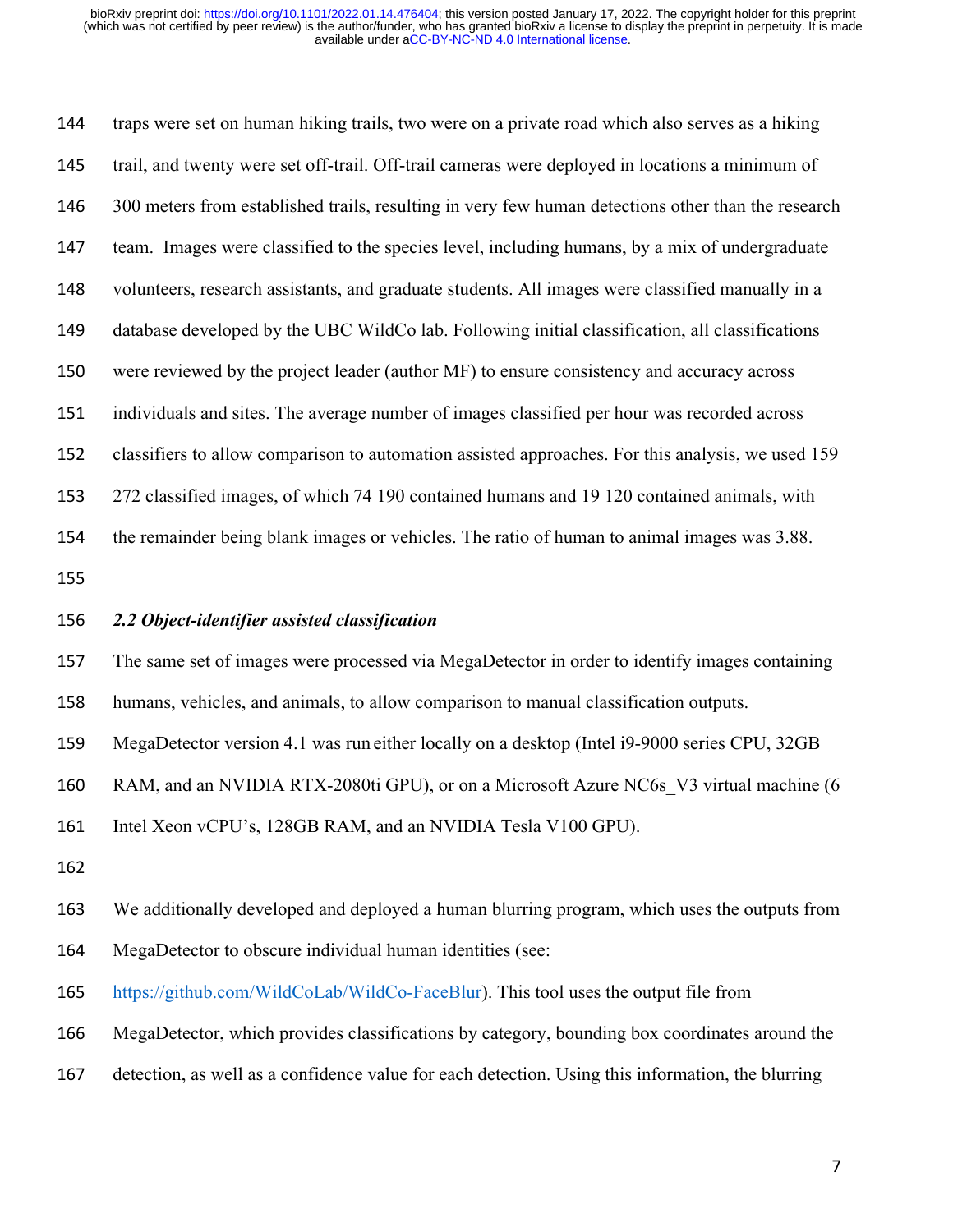| 168 | program applies a gaussian blur within bounding boxes classified as human above a user defined |
|-----|------------------------------------------------------------------------------------------------|
| 169 | confidence threshold. Users interact with the program via an R (R Core Team, 2020) interface,  |
| 170 | which allows specification of a confidence threshold and a level of blurriness, while being    |
| 171 | familiar for many ecologists. The blurring process itself occurs via Python (Python Software   |
| 172 | Foundation, 2021) to maximize image handling speed, which is called from the R interface via   |
| 173 | the package reticulate (Ushey et al., 2021).                                                   |
| 174 |                                                                                                |

Once images were classified manually and processed via MegaDetector, we tested three aspects

of object-detector performance to determine efficacy, and also compared the time required to

complete processing for each method.

# *2.3 Assessing object-detector classification of human and wildlife images*

 First, we determined whether images classified manually as containing one or more humans were also classified as "human" by MegaDetector. We summarized classification results as a confusion matrix of true positive (TP), true negative (TN), false positive (FP) and false negative 183 (FN), and used these values to calculate accuracy  $\left(\frac{TP+TN}{TP+TN+FP+FN}\right)$ , precision  $\left(\frac{TP}{TP+FP}\right)$ , recall  $(\frac{TP}{TP+FN})$ , specificity  $(\frac{TN}{TN+FP})$  and F-Score  $(\frac{2\times precision\times recall}{precision+recall})$  $(\frac{TP}{TP+FN})$ , specificity  $(\frac{TN}{TN+FP})$  and F-Score  $(\frac{2\times prepsilon +1)}{precision + recall})$ . The F-Score is the harmonic mean of the precision and recall, representing a quantification of the tradeoffs between false positives and false negative results, with scores closer to one representing increased model performance. We used a MegaDetector confidence threshold of 0.9 based on initial sensitivity testing. Second, we applied the same comparison to images containing animals. As MegaDetector does not classify to species beyond detecting an animal, we pooled all animal identifications across species from the manual set for comparison. While the MegaDetector "animal" output requires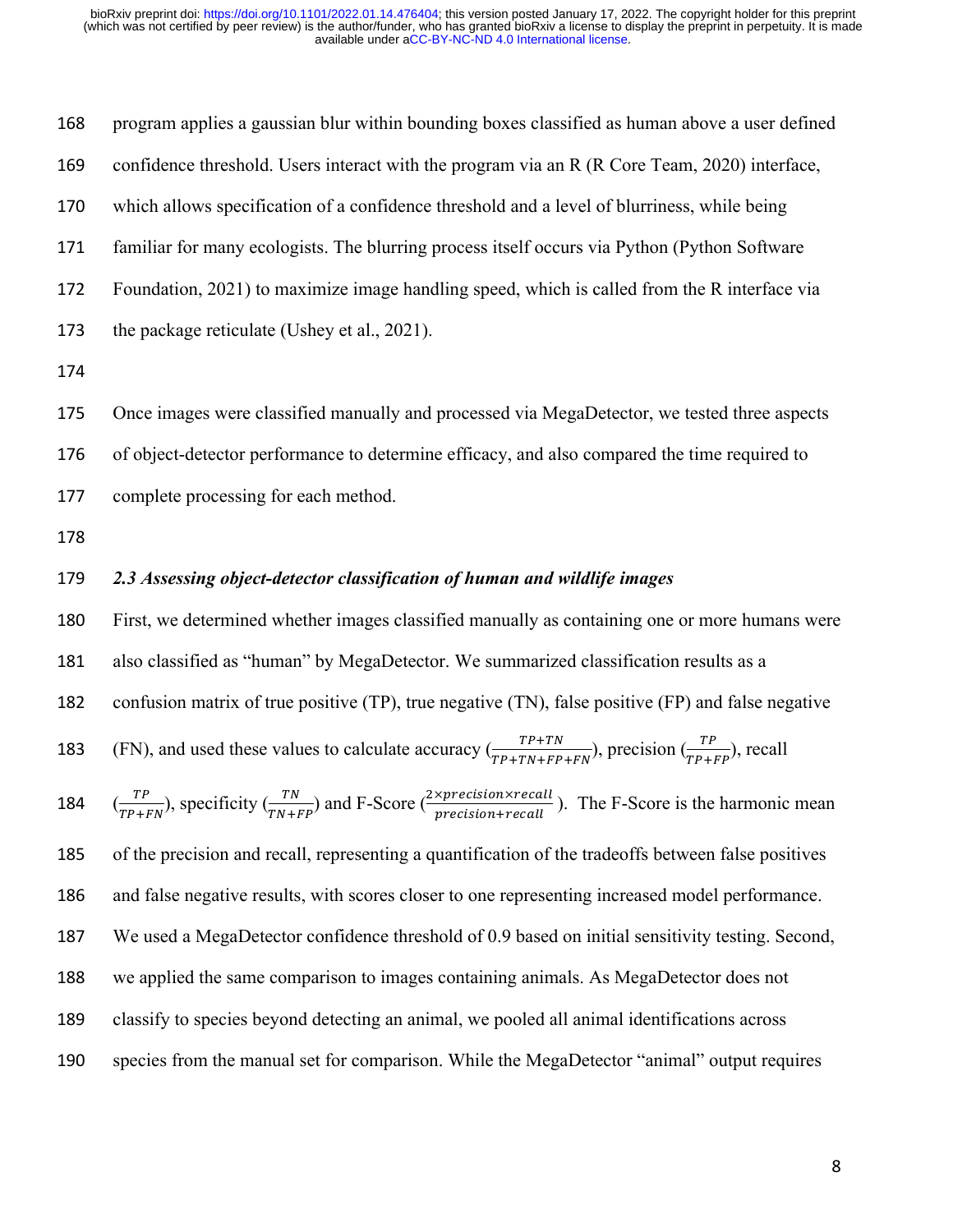further manual classification prior to analyses, comparing this class between methods provides broad insight about performance.

## *2.4 Evaluating object-detection based index of human activity*

 We assessed the reliability of the automated Megadetector classification of human detections as a replacement for manual classification. Camera traps provide a continuous measure of changes in human and animal detections over time, which can be used to analyze temporal trends. We used a time period of 1 week as a relevant index for assessing variation in recreation activity over time. Raw image detections are commonly summarized into independent detection events for statistical analyses of camera trap data, with a minimum time threshold specified between successive images of the same species in order to reduce repeated counting of the same individuals in consecutive triggers and thereby increase independence of observations (Burton et al., 2015). In this case, we used five minutes as the independence threshold between successive events. We grouped the independent events by site-week, resulting in a count of the number of human detection events at each camera trap site for a total of 2052 site-weeks. We compared the count of detection events per site-week from the manual classification to the count of detection events per site-week from MegaDetector to generate an absolute and percent difference for each site-week, as well as the mean percentage difference across all site weeks. We also calculated a correlation coefficient for the relationship between the two classification methods.

## *2.5 Quantifying gains in efficiency from an object-identifier assisted workflow*

 To compare efficiency between the manual and automated image classification methods, we recorded the mean number of images processed per hour in our fully manual workflow by having five individuals self-report the time to classify 10 000 images and taking the mean rate across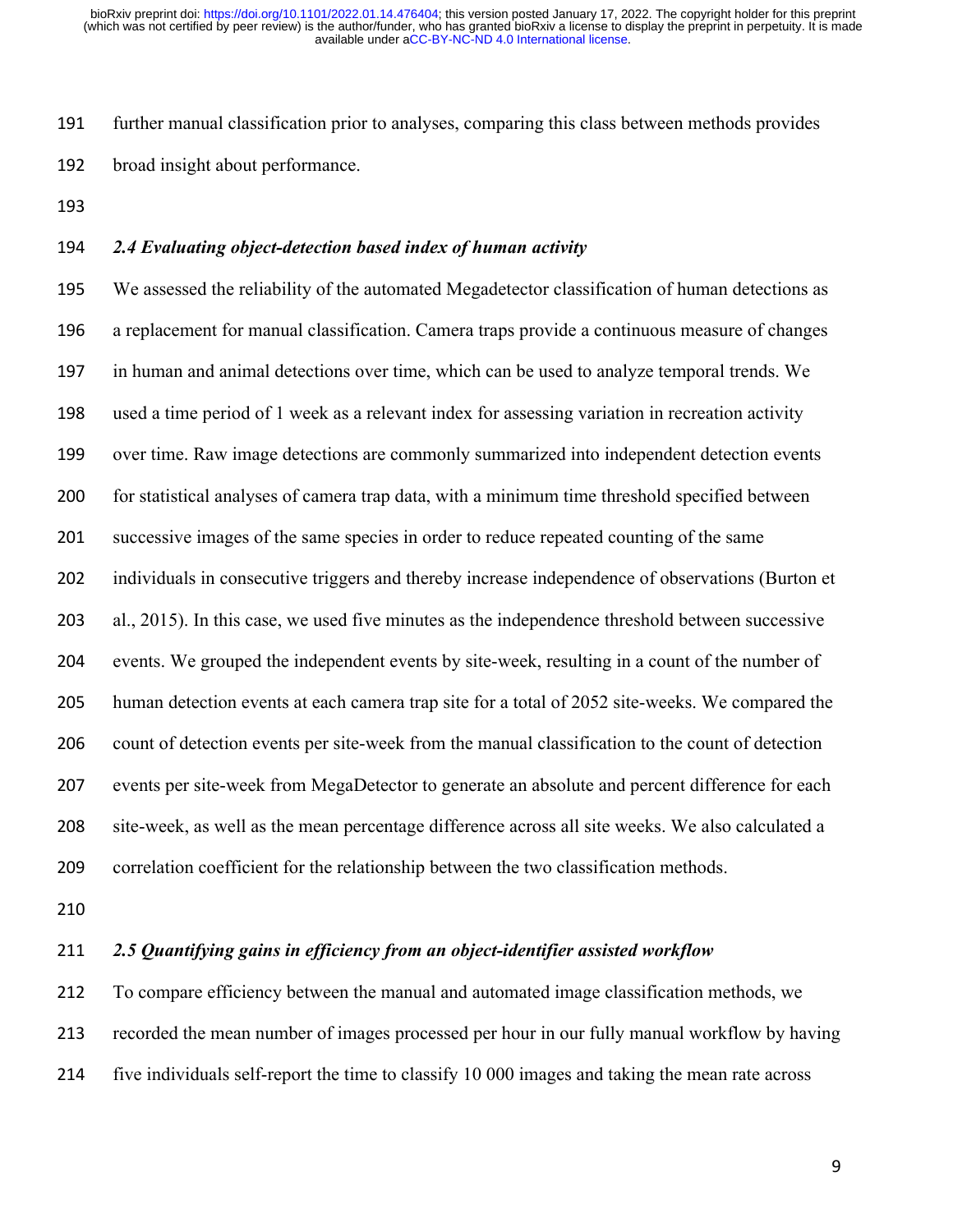| 215 | classifiers. We then compared this classification rate to the same metric for our workflow in   |
|-----|-------------------------------------------------------------------------------------------------|
| 216 | which MegaDetector was used first, followed by manual classification to species of all animal   |
| 217 | images. As animal images still require manual classification following detection via            |
| 218 | MegaDetector, we calculated the time required for the full dataset to be processed on our local |
| 219 | computer with an NVIDIA RTX 2080ti GPU and added the time to classify the 19 120 animal         |
| 220 | images manually at the average manual rate to provide an estimated time for the full workflow.  |
| 221 |                                                                                                 |
| 222 | 3. Results                                                                                      |
| 223 |                                                                                                 |
| 224 | 3.1 Classification of human images                                                              |
| 225 | MegaDetector detected human images with 97.2% accuracy when compared to the manual              |
| 226 | classification (Table 1a), showing that 94.7% of images containing a human were correctly       |
| 227 | assigned to this class. Precision for human image detection was 0.99, recall was 0.95, and      |
| 228 | specificity was 0.99. The F-Score was 0.97, and the misclassification rate was 2.8%. The        |
| 229 | correlation coefficient between manually identified and MegaDetector identified human images    |
| 230 | was 0.96 (Fig 1a). More error was observed at camera sites with more images, suggesting a       |
| 231 | consistent rate of error, with MegaDetector being more likely to undercount the number of       |
| 232 | human images (Fig 1a).                                                                          |
|     |                                                                                                 |

# *3.2 Classification of animal images*

 Animal image detection by MegaDetector had an accuracy of 96.6% (Table 1b). Table 1b shows 92.3% of all animal images were correctly identified by MegaDetector. The precision for object-237 identifier based animal image classification was 0.82, the sensitivity 0.92, and the specificity 0.97. The F-Score was 0.87 and the misclassification rate 3.4%. The correlation coefficient for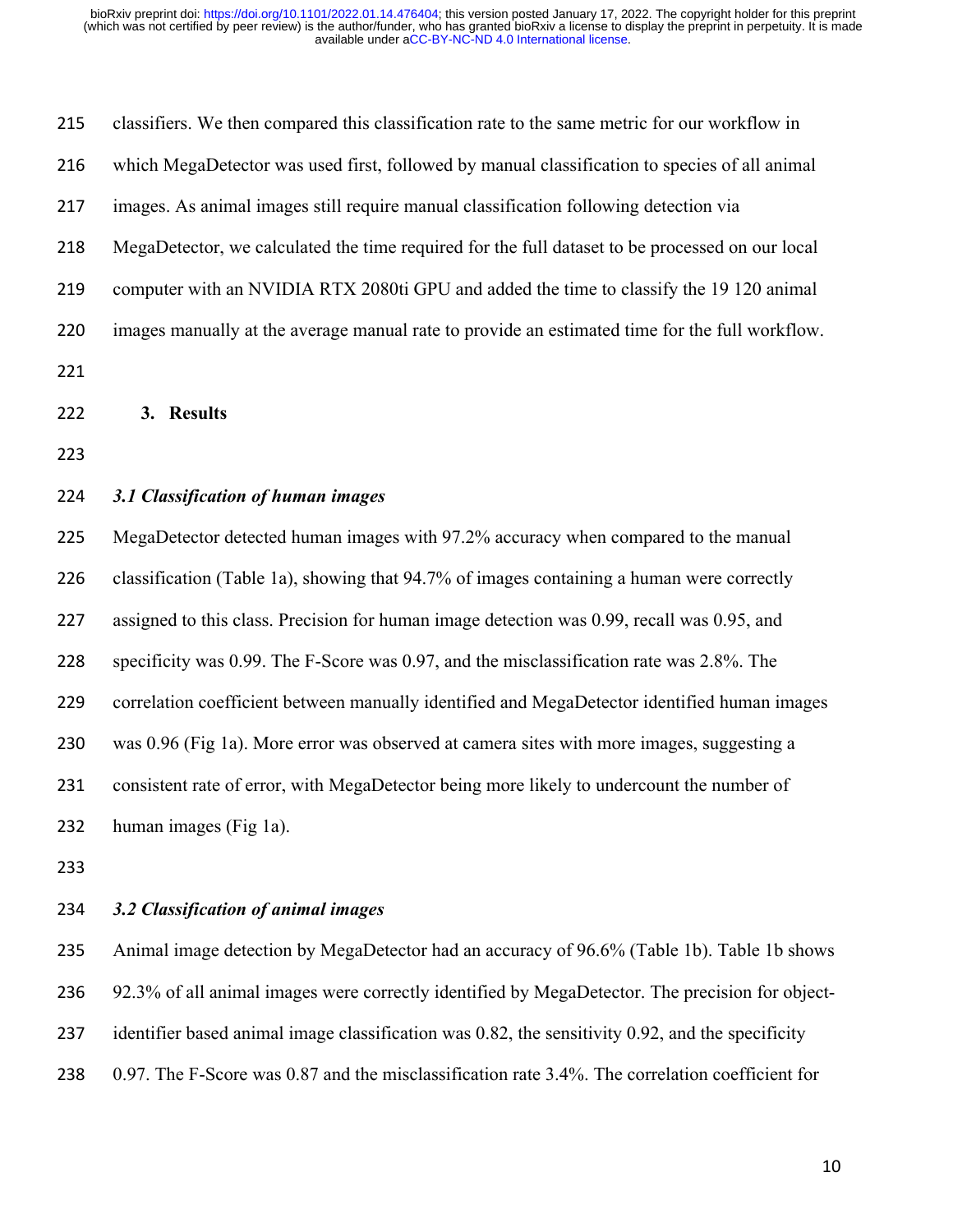- camera site level animal image classification was 0.89 with increased variation per site when
- compared to human images (Fig 1b). MegaDetector was once again slightly conservative, more
- commonly underestimating the number of true animal images.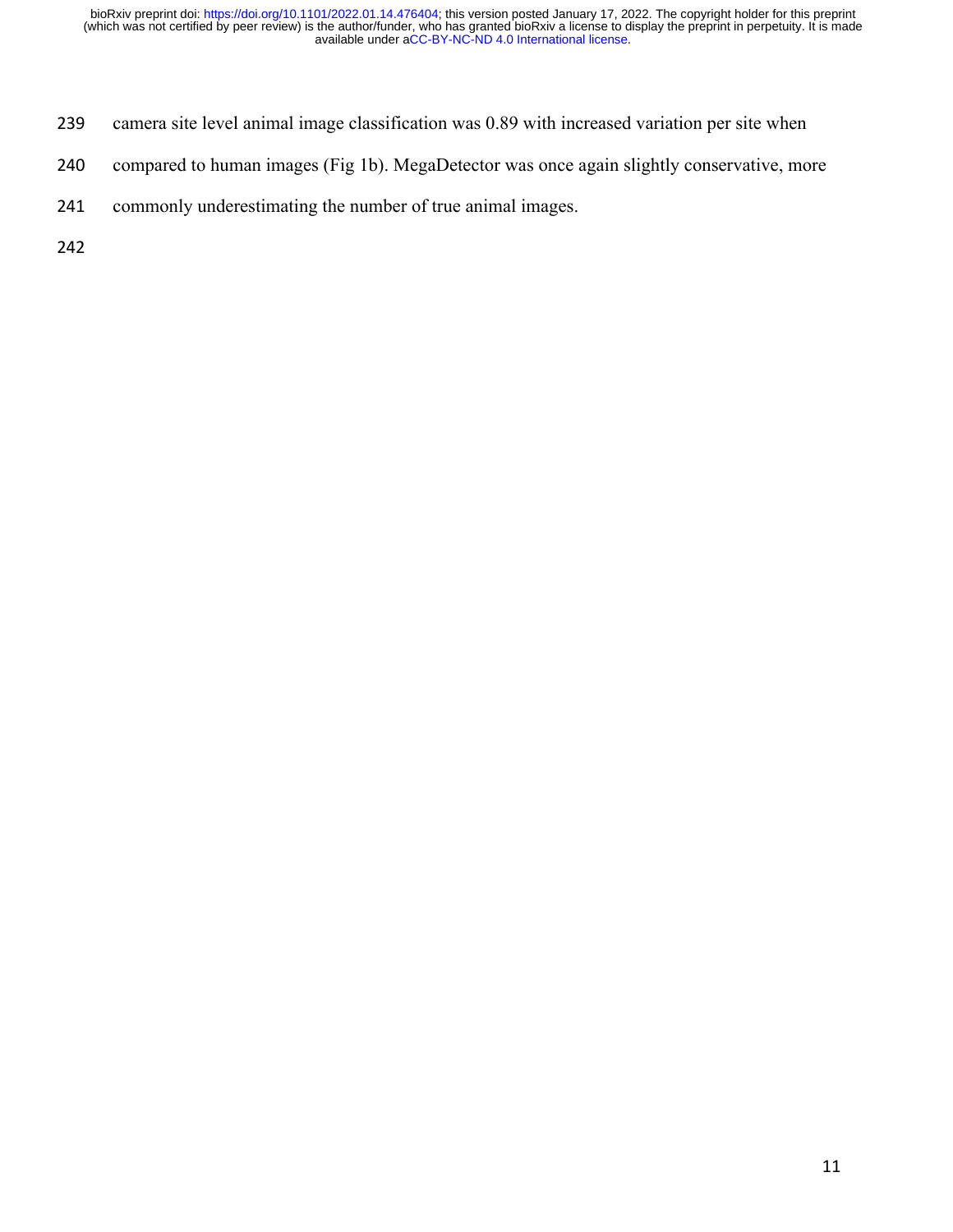243 **Table 1.** (A) Confusion matrix of object-identifier classification of human images. The

244 percentage in the top left represents the true positive rate, top right represents the false positive

245 rate, bottom left is the false negative rate, and bottom right is the true negative rate. (B)

246 Confusion matrix of object-identifier classification of animal images. The percentage top left

247 represents the true positive rate, top right represents the false positive rate, bottom left is the false

248 negative rate, and bottom right is the true negative rate.

**Manual**

**A**

**B**

#### **Manual**

|              |       | Human      | No Human   |       |        | Animal     | No Animal  |
|--------------|-------|------------|------------|-------|--------|------------|------------|
| MegaDetector |       | 70275      | 617        |       | Animal | 17654      | 4005       |
|              | Human | $(94.7\%)$ | $(0.7\%)$  | ğ     |        | $(92.3\%)$ | $(2.9\%)$  |
|              | No    | 3915       | 84465      | Megal | No     | 1466       | 136125     |
|              | Human | $(5.3\%)$  | $(99.3\%)$ |       | Animal | $(7.7\%)$  | $(97.1\%)$ |

249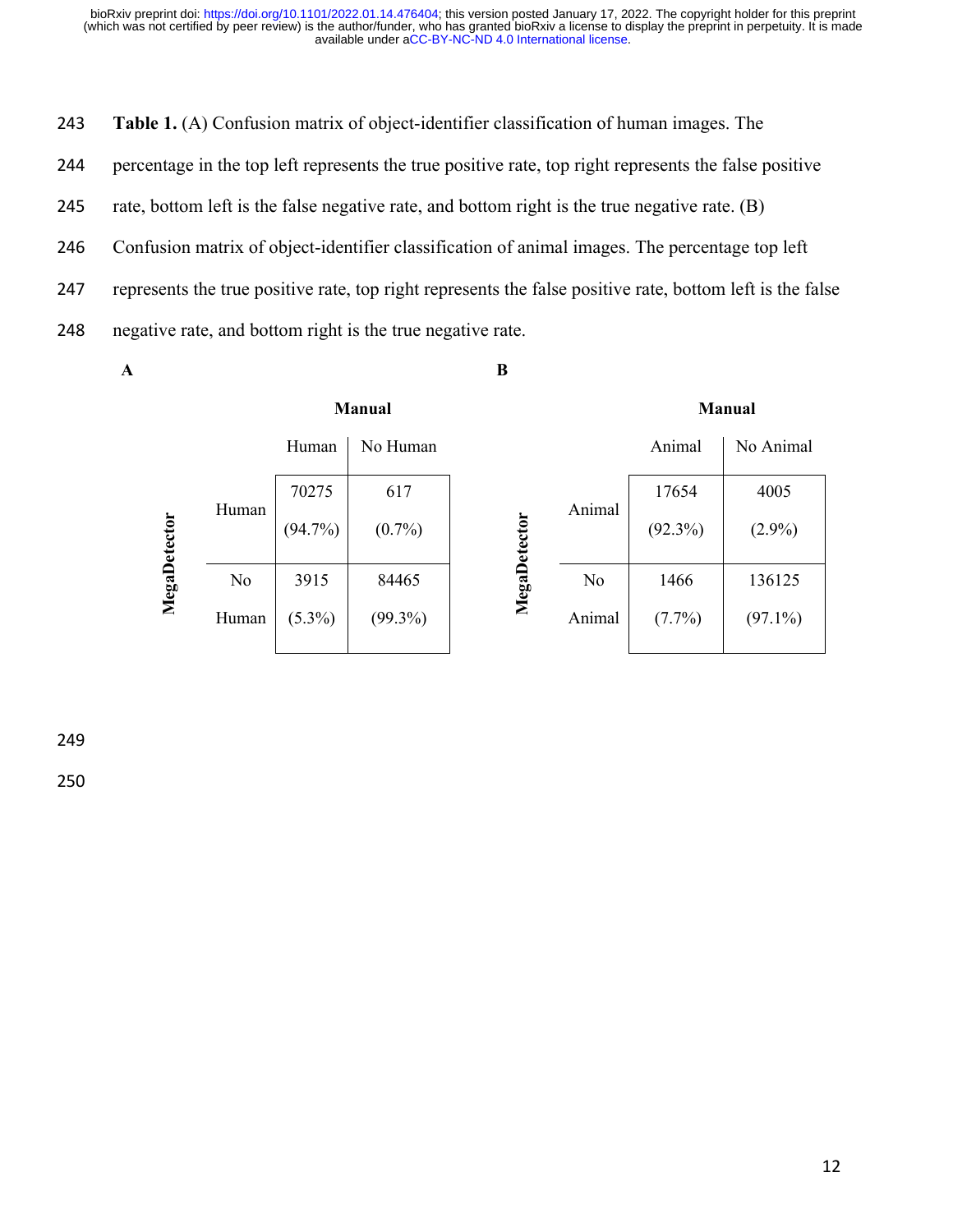





## *3.3 Independent human events*

 Object-identifier assisted classification of human image events was highly correlated at the site-week level, showing strong correspondence between manual and MegaDetector based inference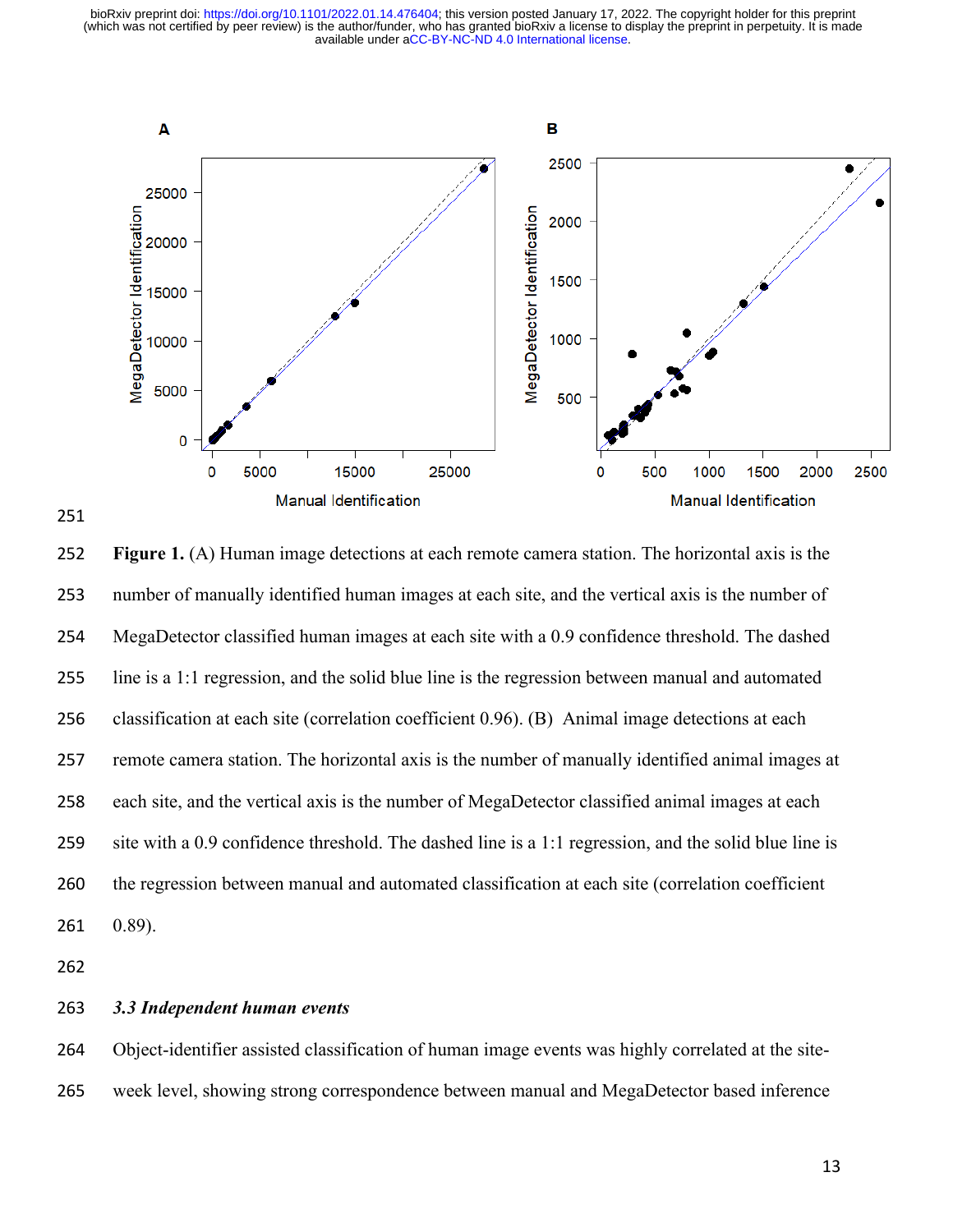- (Fig. 2). The mean number of independent human events per site-week as determined by manual
- classification was 4.45, with a range from 0 to 207 events. The mean difference in human events
- identified by MegaDetector was -0.0024 events per site week, with a range from 0 to 4. The
- mean percentage difference in the number of independent human detection events across 2052
- site-weeks was 0.45%. The correlation coefficient of the relationship between object-detection
- and manual classification of independent human detection events was 0.99.



 **Figure 2.** Independent human detection events across 2052 camera trap site-weeks as manually classified vs. classified via object-detection. The dashed horizontal line is a 1:1 relationship.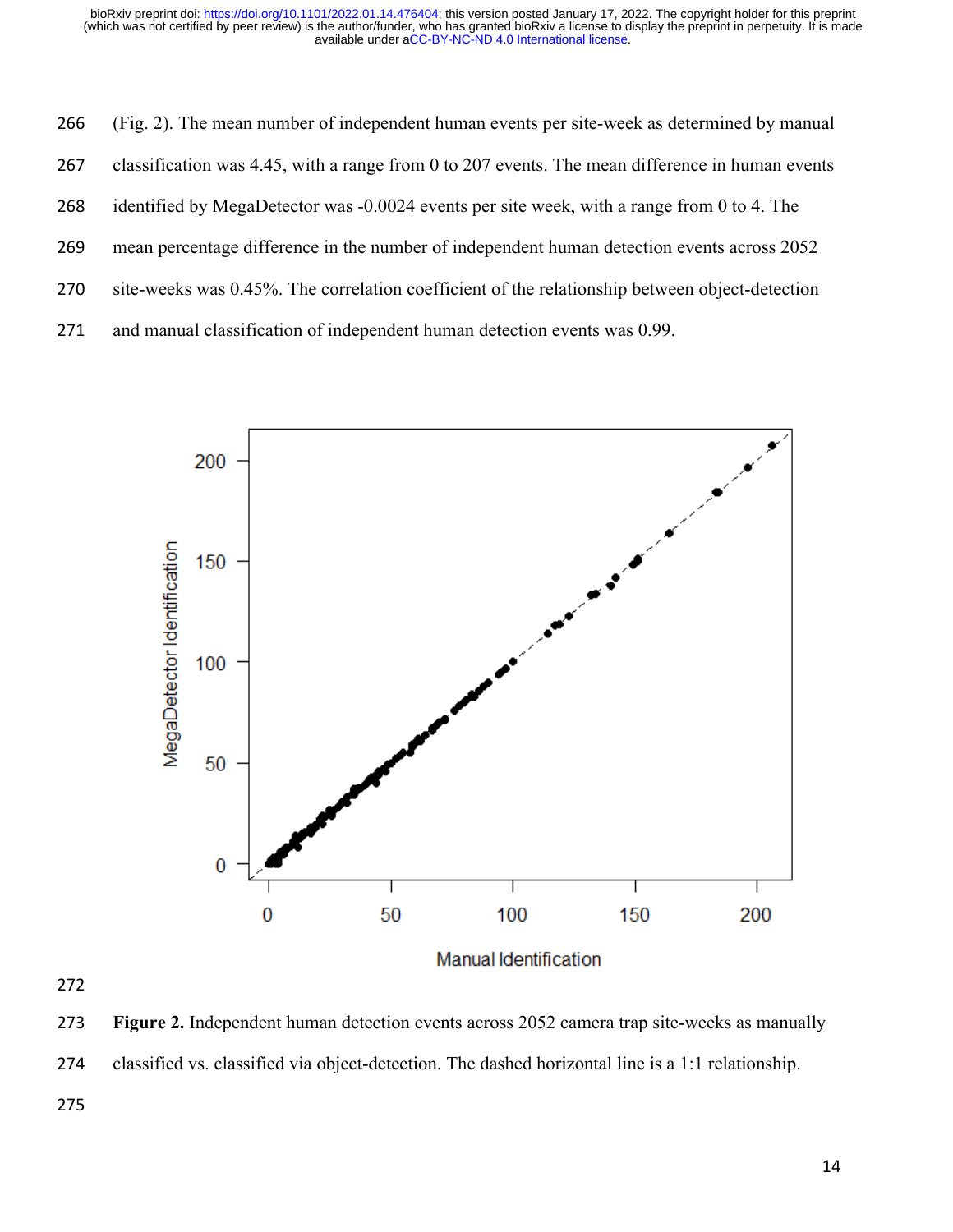## *3.4 Time benchmarks*

 For human classifiers, classification speed ranged from 300 to 1000 images per hour, with experienced classifiers being faster than novice classifiers. The mean rate across five classifiers was 500 images per hour.

 MegaDetector inference speed is highly hardware dependent, largely related to GPU throughput. Our local machine with an NVIDIA RTX 2080ti GPU processed images at an average of rate of 1.8 images per second (6480 images/hour), while our virtual machine with an NVIDIA Tesla V100 GPU processed images at a rate of 2.3 images per second (8280 images/hour). Preliminary

testing subsequent to these analyses with an NVIDIA RTX 3090 GPU produced classification

rates of 2.8 images per second (10 080 images/hour).

 Using the mean manual processing rate of 500 images per hour, our dataset took an estimated 319 person-hours to classify 159 272 images. The time to process the entire dataset via MegaDetector with our slowest computer was 25 hours, with an additional 38 hours to manually classify the animal images, for a total of 63 hours for the MegaDetector based workflow. The MegaDetector based workflow was 506% faster than the entirely manual workflow, with 40% of the total time not requiring human input or supervision, resulting in an 840% decrease in the manual processing time.

## *3.5 Human-blurring*

 We deployed our human-blurring tool on all images prior to manual classification to protect human privacy of recreationists recorded on camera traps. As this tool is dependent on MegaDetector outputs, our success at blurring these data was the same as those reported above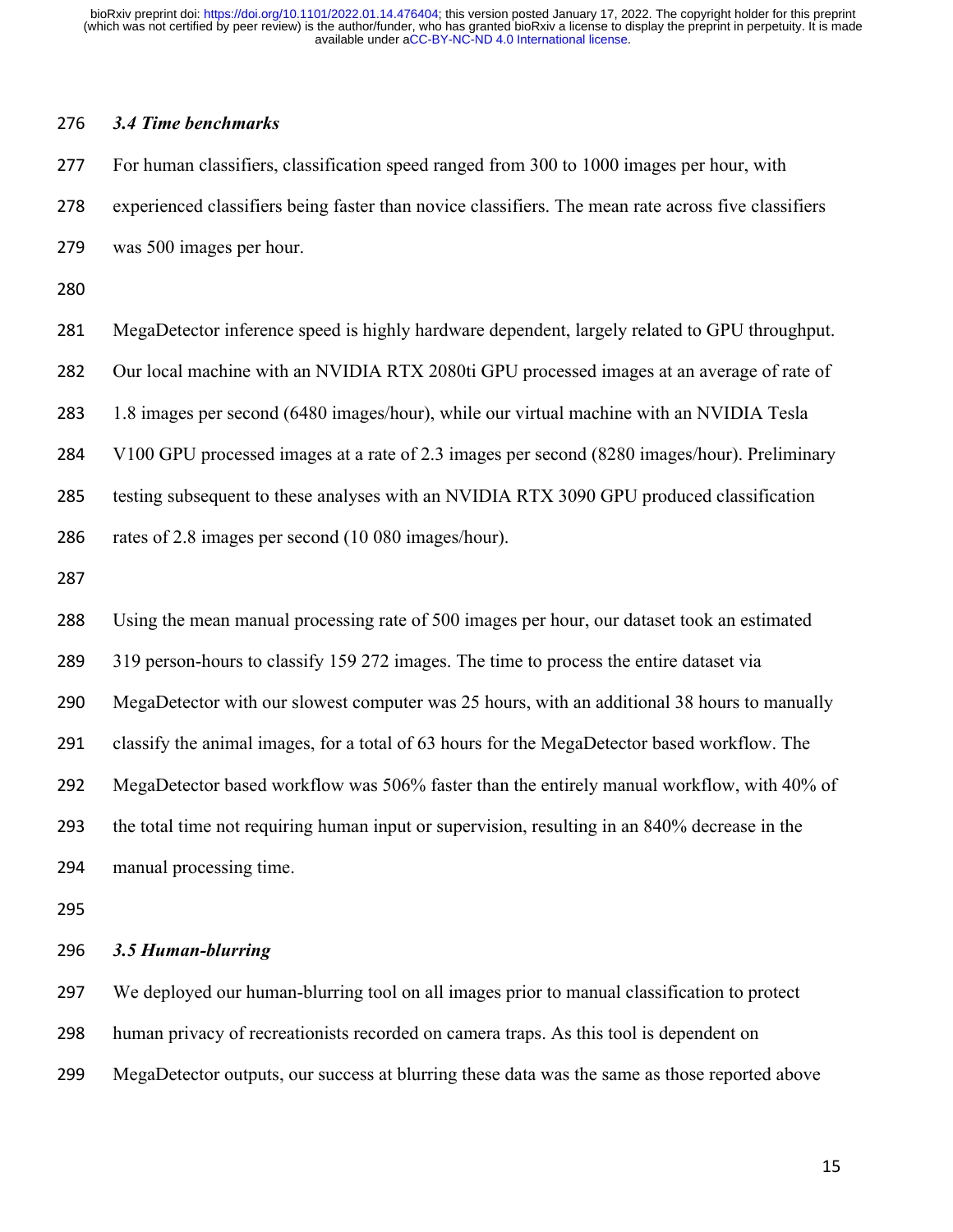(Fig 1a, Table 1a). By providing an optional parameter for the level of blur applied to each human classified bounding box, we retained the ability to identify humans within images during manual classification while preventing individual identification, preserving privacy. This process required very little manual input beyond specifying the file path to the folder containing all images, as well as an output directory.

## **4. Discussion**

 This study provides an example of the effective application of an existing open source object- detection model to greatly accelerate the classification of camera trap image data. This will increase the efficiency of processing large volumes of human detections, which will be particularly beneficial in studies quantifying effects of human activity on wildlife, such as in recreation ecology. Where timely data is essential in supporting conservation decision making, extensive time lags between collection of data and useable recommendations can exacerbate existing disconnects between research and effective action (Dubois et al., 2020; Habel et al., 2013; Sands, 2012). This acceleration in processing may assist in narrowing gaps between researchers and managers by providing timely information to support decision making (Cvitanovic et al., 2016; Lemieux et al., 2018; Merkle et al., 2019). Using an object-detection model assisted workflow, we achieved increases in processing speed of over 500% while maintaining high accuracy and precision of image classification for a realistic ecological dataset. By implementing an existing tool which is openly available

(Microsoft MegaDetector; Beery, Morris & Yang, 2019; Microsoft, 2020), we were able to

adjust an existing workflow to integrate machine learning for human image detection—a task on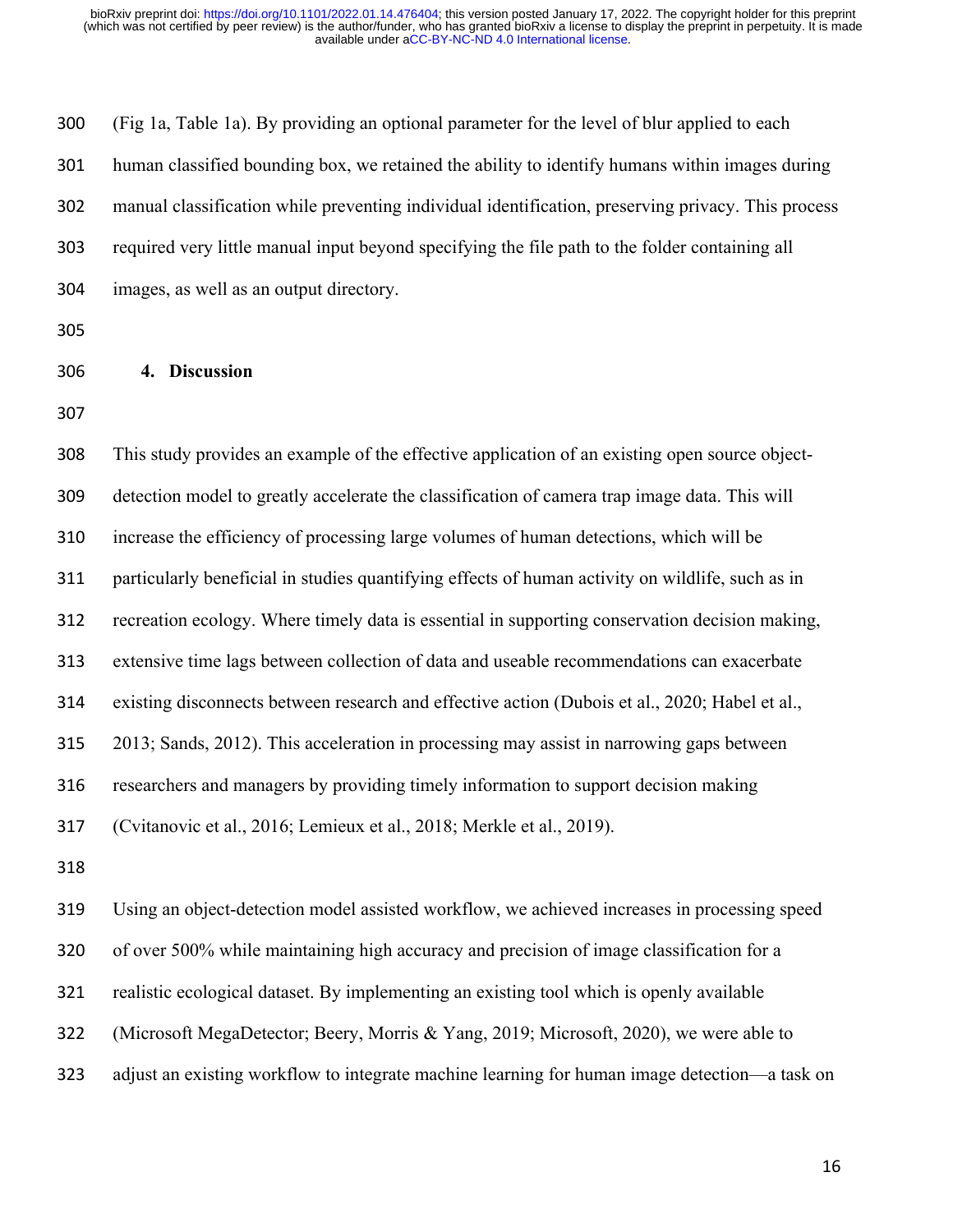which current algorithms perform strongly--while continuing manual classification of animal species identification, for which machine learning performance is currently weaker. While the field of computer vision is rapidly improving the ability for automated species identification (Beery et al., 2020; Gomez Villa et al., 2017), existing models are not commonly generalizable to new environments or species, resulting in performance which is not yet acceptable for broad application by ecologists without significant error checking and correction (Beery, Morris, Yang, et al., 2019; Glover‐Kapfer et al., 2019; Schneider et al., 2020). The workflow tested here provides significant increases in processing efficiency while keeping the "human in the loop" for a quality comparable to fully manual camera trap image processing, with minimal correction needed, and without requiring extensive model retraining for a geographic region unseen in training.

 These gains in efficiency are particularly relevant in the context of recreation ecology, where the number of human images may vastly exceed the number of animal images. Recreation presents a unique and understudied pressure to wildlife, with species and geographically specific responses to different activities varying (Baker & Leberg, 2018; Boyle & Samson, 1985; Kays et al., 2017; Naidoo & Burton, 2020; Nickel et al., 2020). One contributing factor to this knowledge gap is the difficulty in quantifying recreation pressures, particularly while simultaneously measuring wildlife (Balmford et al., 2015). Camera traps provide an excellent opportunity to overcome this issue, though large numbers of human images may be overwhelming for researchers to process in an effective manner. In the case of our study, the ratio of human to animal images was 3.88, with our object-identifier assisted workflow resulting in an 840% reduction in manual processing hours. In cases where this ratio is higher, we predict that the increase in processing efficiency will be even greater.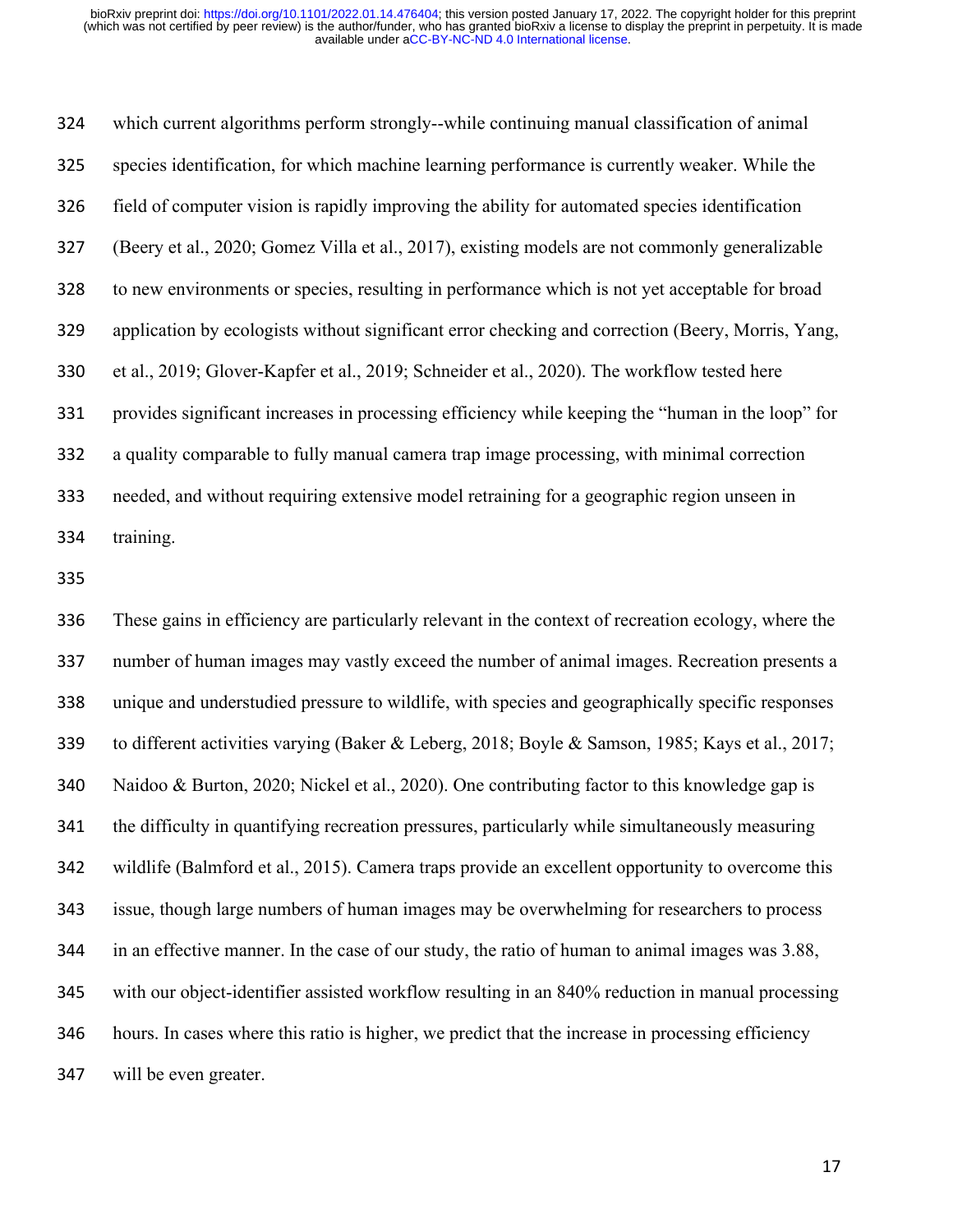| ۰.<br>o e<br>٦<br>۰.<br>× | ×<br>۰. |
|---------------------------|---------|
|---------------------------|---------|

 In addition to the improvement in processing efficiency, we demonstrated that MegaDetector facilitates the blurring of human images prior to data processing. The human ethics of camera trapping has received attention recently (Sandbrook et al., 2021; Sharma et al., 2020) and the ability to anonymize images before they are viewed by human observers or archived is in our opinion considered best practice. To this end, we provide a script (https://github.com/WildCoLab/WildCo-FaceBlur) which takes the human-labelled objects identified by MegaDetector and blurs them using Python via a simple R interface, which is familiar for many ecologists. Potential limitations of using object detection methods are the perceived technical knowledge required and the need for high-performance computing hardware. Regarding the former, MegaDetector is accompanied by detailed yet simple instructions to assist practitioners in applying the model to their own data (Microsoft, 2020). In terms of hardware infrastructure, these models will run on nearly any modern computer, though inference speed is significantly increased with the use of a dedicated performance GPU. We suggest two options for access to such hardware: purchasing or upgrading a computer to use locally, or the use of a virtual machine such as those hosted by Amazon AWS, Microsoft Azure, Google Cloud, or various academic institutions. While upfront costs may be high for a suitable computer or GPU, it is relevant to consider these costs in comparison with the labour wages needed to cover the increased processing time for entirely manual classification, particularly as applied across multiple projects over the life of the hardware. Virtual machines (portions of large, high performing computers allocated and accessed remotely) are an accessible option for short-term projects which may not warrant the upfront hardware expense, or to initially trial the efficacy of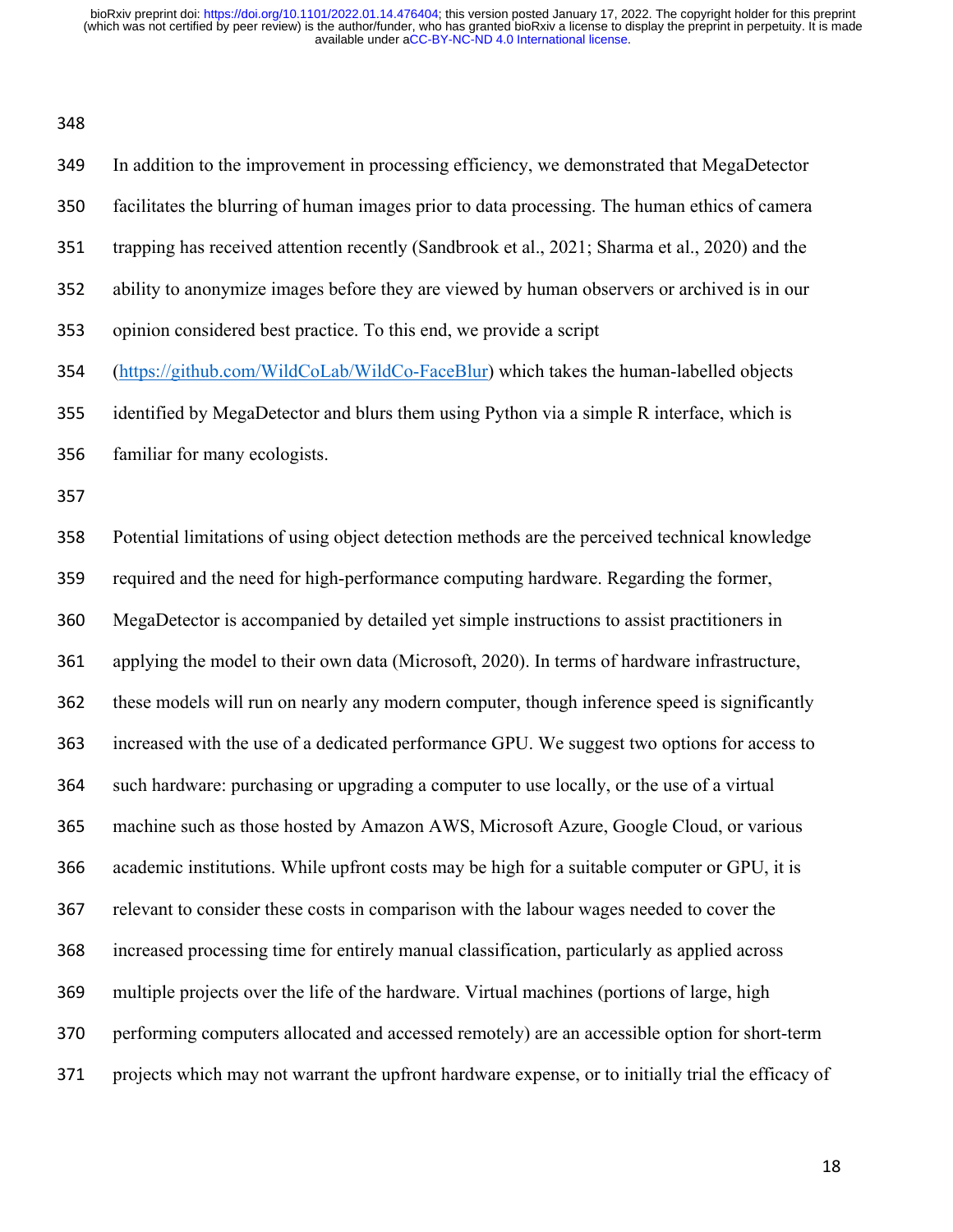integrating these tools with your own workflow. Though this option provides the ability to have on demand access to high-performance computing, costs can quickly increase and exceed those of purchasing physical hardware (Tuia et al., 2021).

 The promise of camera traps to provide rapid information for applied management of human- wildlife landscapes is currently limited by the rapid increase in data collected worldwide (Ahumada et al., 2020; Steenweg et al., 2017). While this issue has presented a potential limitation to widespread adaptation of this technology, rapid developments in processing technology, such as those in the field of artificial intelligence provide exciting solutions (Ahumada et al., 2020; Glover‐Kapfer et al., 2019). Here we provide an example of integrating such tools into an existing workflow in a recreation ecology context, showing the high performance of an openly available model on real data, and suggesting application of such technology by other ecological practitioners. While the future holds further drastic developments for the applicability of these technologies to camera trap data and research, we propose that there is no time like the present for ecologists to use all available tools to accelerate their research, particularly in situations where alleviating data lags may facilitate effective conservation decisions.

## **Acknowledgements**

We thank all team members involved in data collection and image processing, including Jamie

Clark, Jamie Fennell, Lucas Friesen, Isla Francis, Eve Hurd, Taylor Justason, Joey Krahn,

Jessica Low, Michael Procko, Debra Sinarta, and Charles White. We thank the staff of BC Parks

for their support, particularly Melanie Percy, James Quayle, Kirk Safford, and Kevin Wilson. We

also sincerely thank the Microsoft AI for Earth team, particularly Dan Morris and Siyu Yang for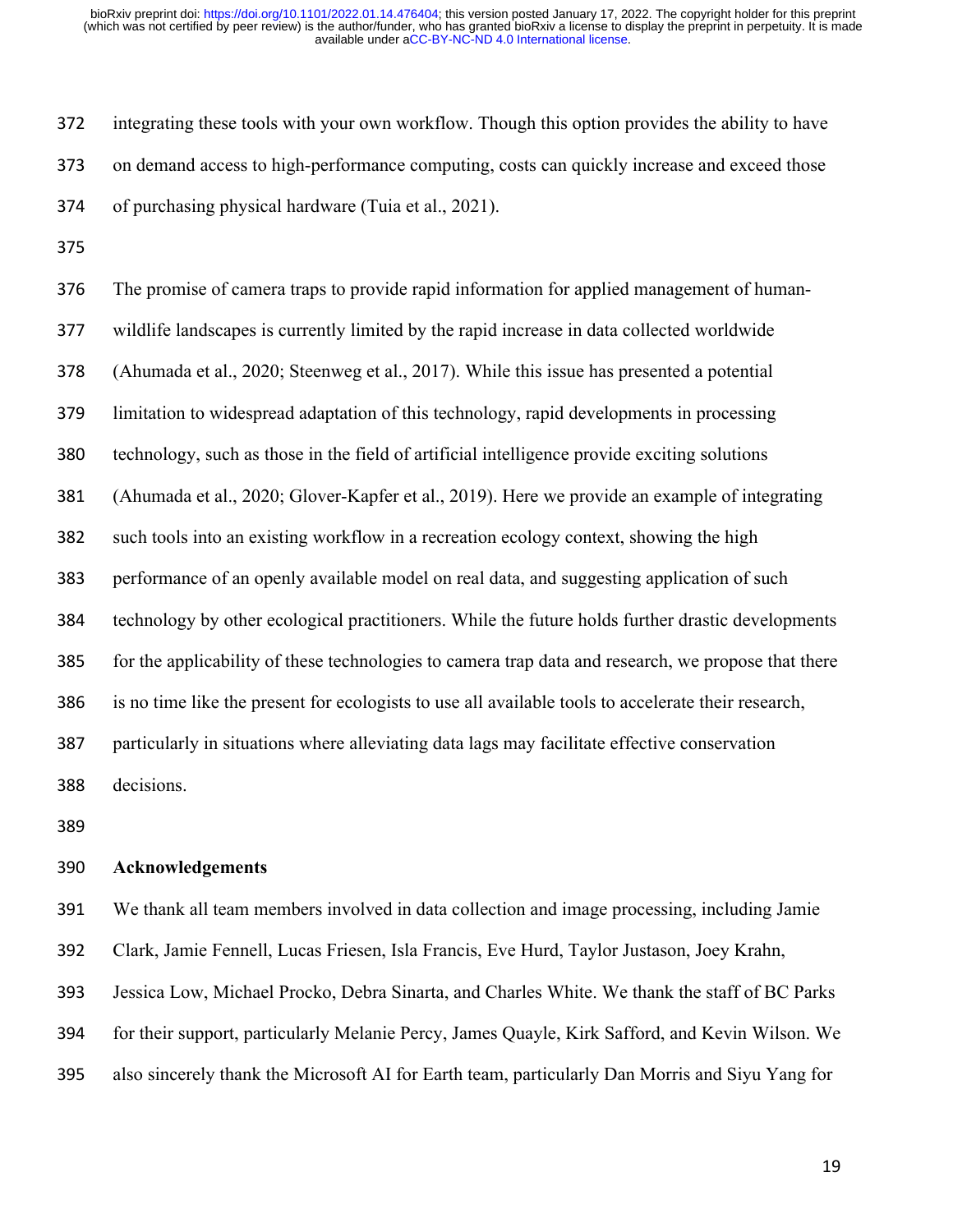- their dedicated work on MegaDetector, as well as generous support with implementation, and
- answering a few too many emails.
- 

## **Author Contributions**

- Conceptualization: M.F; C.B; A.C.B. Methodology: M.F; C.B; A.C.B. Data curation: M.F;
- A.C.B. Data Analysis: M.F; C.B. Writing original draft: M.F. All authors approved the final
- submitted draft and provided substantial editing to the final draft.
- 

# **Competing Interests**

- The authors declare none.
- 

### **Data Availability**

 Data availability: The data and code that support the findings of this study are openly available 409 on Github at https://github.com/mitch-fen/FennellBeirneBurton 2022. An early version of this manuscript has also been deposited to bioRxiv (link to be included in final submission).

#### **Funding Statement**

- Funding for this research was received from the British Columbia Ministry of Environment and
- Climate Change Strategy (BC Parks) under research agreement TP22JHQ018, the Natural
- Sciences and Engineering Research Council of Canada (Discovery Grant DGECR-2018-00413
- to ACB, CGS-M to MF), and the Canada Research Chairs Program. The funder had no role in
- study design, data collection and analysis, decision to publish, or preparation of the manuscript.
- 

#### **Ethical Standards**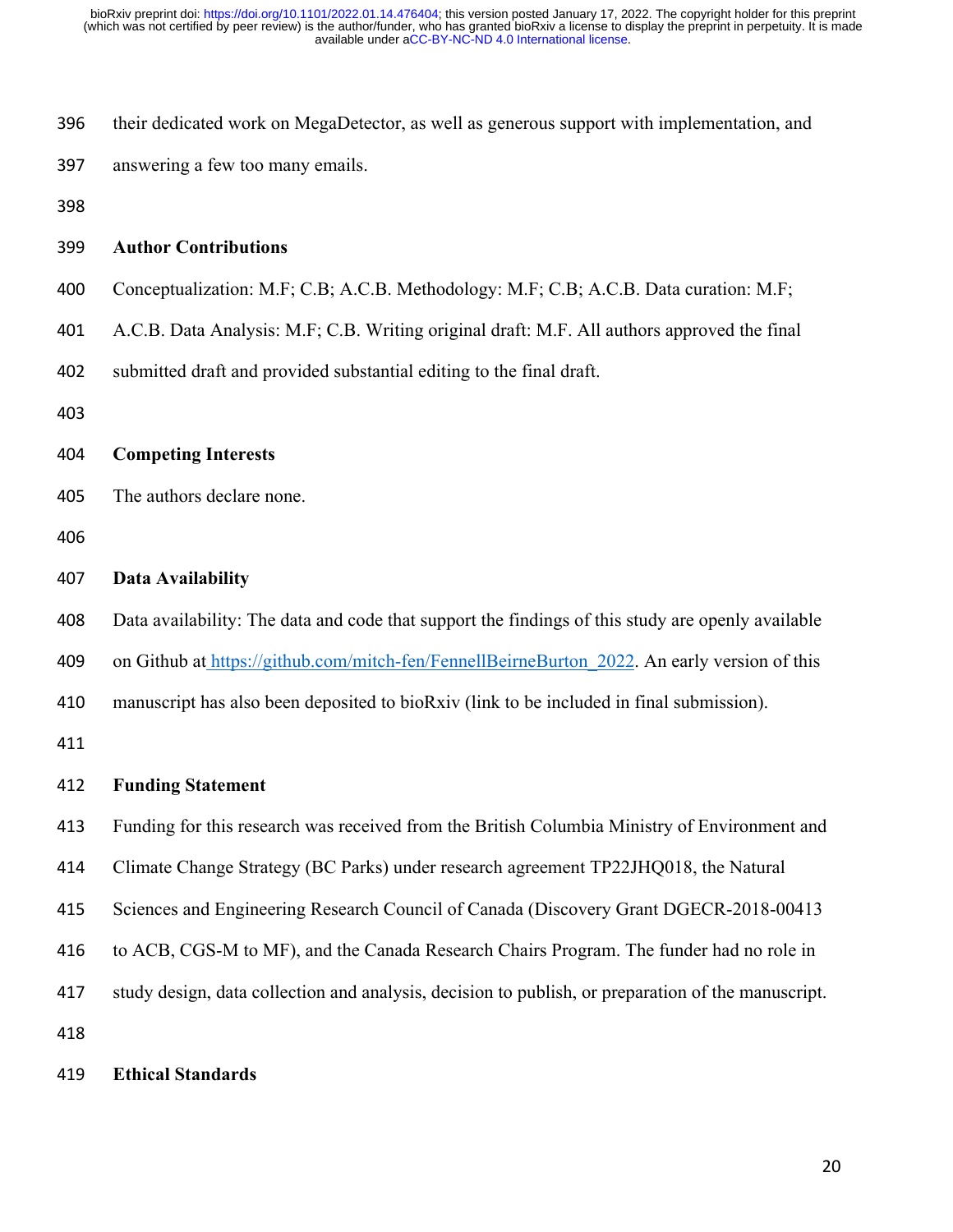- 420 Data was collected, processed, and stored as approved under University of British Columbia
- 421 Animal Care Permit A18-0234, and Human Ethics Permit H21-01424.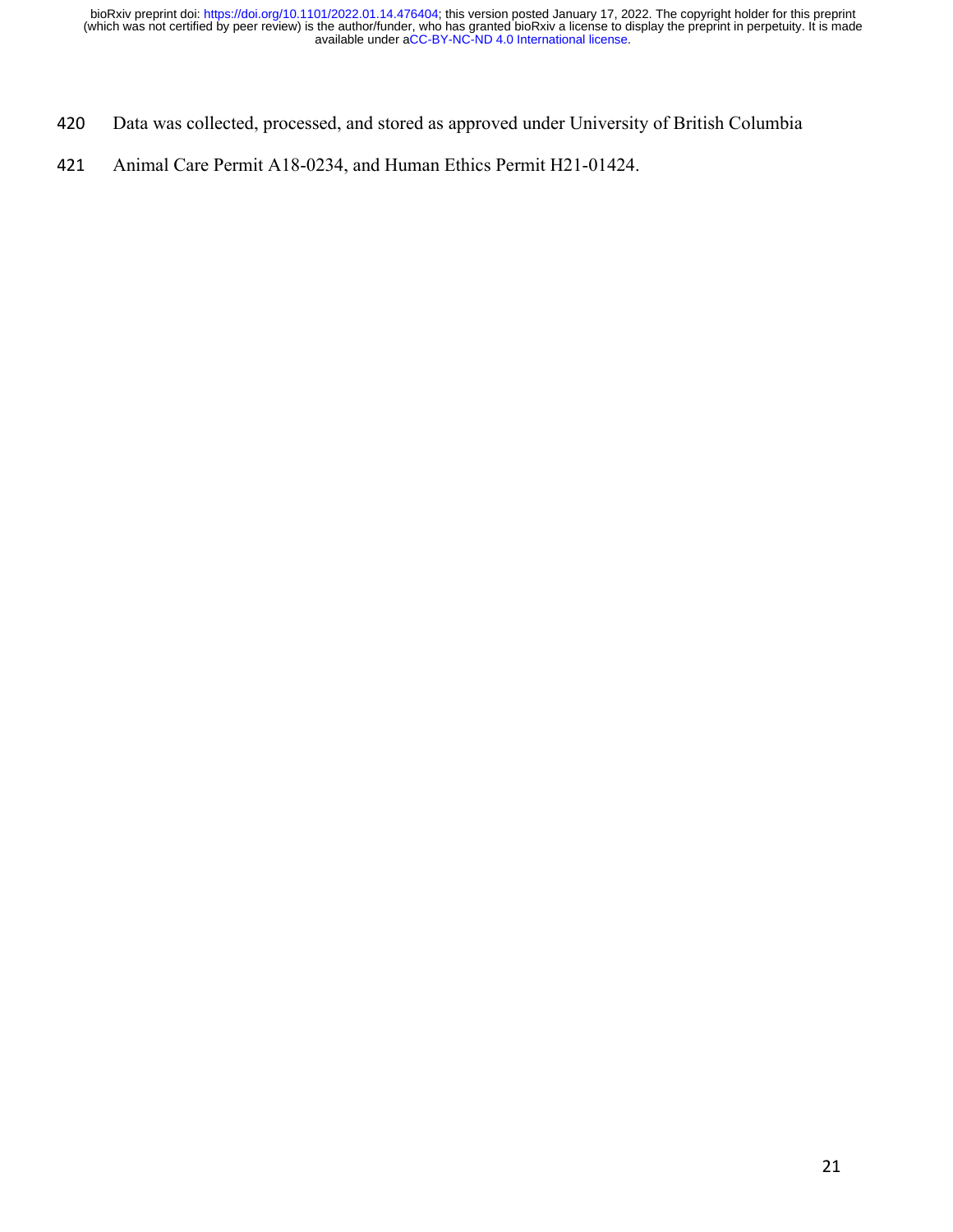# **References**

| 423 | Ahumada, J. A., Fegraus, E., Birch, T., Flores, N., Kays, R., O'Brien, T. G., Palmer, J., Schuttler, |
|-----|------------------------------------------------------------------------------------------------------|
| 424 | S., Zhao, J. Y., Jetz, W., Kinnaird, M., Kulkarni, S., Lyet, A., Thau, D., Duong, M.,                |
| 425 | Oliver, R., & Dancer, A. (2020). Wildlife Insights: A Platform to Maximize the Potential             |
| 426 | of Camera Trap and Other Passive Sensor Wildlife Data for the Planet. Environmental                  |
| 427 | Conservation, 47(1), 1-6. https://doi.org/10.1017/S0376892919000298                                  |
| 428 | Augustine, B. C., Royle, J. A., Kelly, M. J., Satter, C. B., Alonso, R. S., Boydston, E. E., &       |
| 429 | Crooks, K. R. (2018). Spatial capture–recapture with partial identity: An application to             |
| 430 | camera traps. The Annals of Applied Statistics, 12(1), 67-95. https://doi.org/10.1214/17-            |
| 431 | AOAS1091                                                                                             |
| 432 | Baker, A. D., & Leberg, P. L. (2018). Impacts of human recreation on carnivores in protected         |
| 433 | areas. PLOS ONE, 13(4), e0195436. https://doi.org/10.1371/journal.pone.0195436                       |
| 434 | Balmford, A., Green, J. M. H., Anderson, M., Beresford, J., Huang, C., Naidoo, R., Walpole, M.,      |
| 435 | & Manica, A. (2015). Walk on the Wild Side: Estimating the Global Magnitude of Visits                |
| 436 | to Protected Areas. PLOS Biology, 13(2), e1002074.                                                   |
| 437 | https://doi.org/10.1371/journal.pbio.1002074                                                         |
| 438 | Beery, S., Morris, D., & Yang, S. (2019). Efficient Pipeline for Camera Trap Image Review.           |
| 439 | ArXiv:1907.06772 [Cs]. http://arxiv.org/abs/1907.06772                                               |
| 440 | Beery, S., Morris, D., Yang, S., Simon, M., Norouzzadeh, A., & Joshi, N. (2019). Efficient           |
| 441 | Pipeline for Automating Species ID in new Camera Trap Projects. Biodiversity                         |
| 442 | Information Science and Standards, 3, e37222. https://doi.org/10.3897/biss.3.37222                   |
| 443 | Beery, S., van Horn, G., & Perona, P. (2018). Recognition in Terra Incognita. ArXiv:1807.04975       |
| 444 | [Cs, $q$ -Bio]. http://arxiv.org/abs/1807.04975                                                      |
|     |                                                                                                      |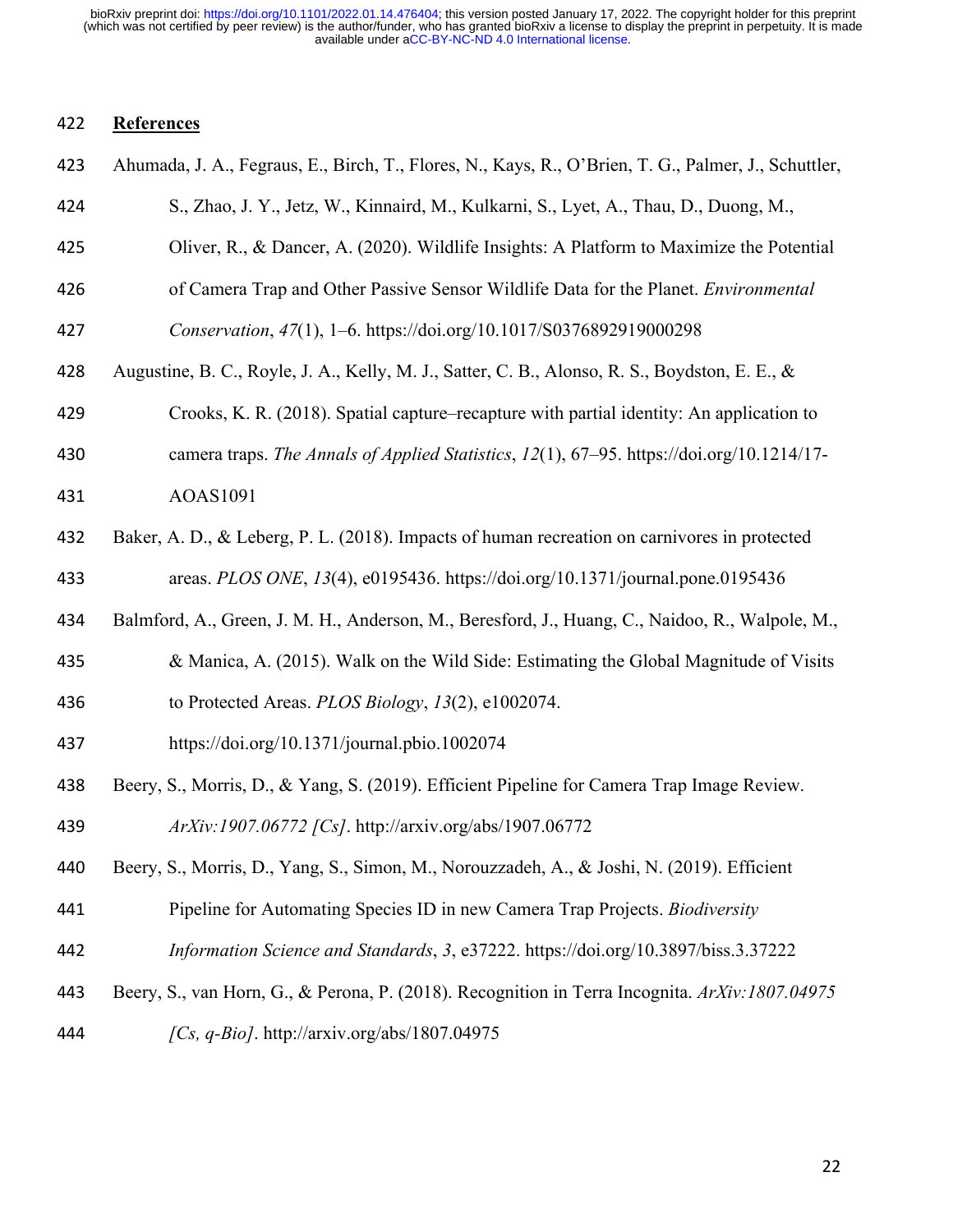- Beery, S., Wu, G., Rathod, V., Votel, R., & Huang, J. (2020). Context R-CNN: Long Term
- Temporal Context for Per-Camera Object Detection. *ArXiv:1912.03538 [Cs, Eess, q-*
- *Bio]*. http://arxiv.org/abs/1912.03538
- Boyle, S. A., & Samson, F. B. (1985). Effects of Nonconsumptive Recreation on Wildlife: A Review. *Wildlife Society Bulletin*, *13*(2), 8.
- Burgar, J. M., Stewart, F. E. C., Volpe, J. P., Fisher, J. T., & Burton, A. C. (2018). Estimating
- density for species conservation: Comparing camera trap spatial count models to genetic
- spatial capture-recapture models. *Global Ecology and Conservation*, *15*, e00411.
- https://doi.org/10.1016/j.gecco.2018.e00411
- Burton, A., Neilson, E., Moreira, D., Ladle, A., Steenweg, R., Fisher, J., Bayne, E., & Boutin, S.
- (2015). Wildlife camera trapping: A review and recommendations for linking surveys to ecological processes. *JOURNAL OF APPLIED ECOLOGY*, *52*(3), 675–685.
- https://doi.org/10.1111/1365-2664.12432
- Caravaggi, A., Banks, P. B., Burton, A. C., Finlay, C. M. V., Haswell, P. M., Hayward, M. W.,
- Rowcliffe, M. J., Wood, M. D., Pettorelli, N., & Sollmann, R. (2017). A review of
- camera trapping for conservation behaviour research. *Remote Sensing in Ecology and*
- *Conservation*, *3*(3), 109–122. https://doi.org/10.1002/rse2.48
- Christin, S., Hervet, É., & Lecomte, N. (2021). Going further with model verification and deep learning. *Methods in Ecology and Evolution*, *12*(1), 130–134.
- https://doi.org/10.1111/2041-210X.13494
- Cvitanovic, C., McDonald, J., & Hobday, A. J. (2016). From science to action: Principles for
- undertaking environmental research that enables knowledge exchange and evidence-
- based decision-making. *Journal of Environmental Management*, *183*, 864–874.
- https://doi.org/10.1016/j.jenvman.2016.09.038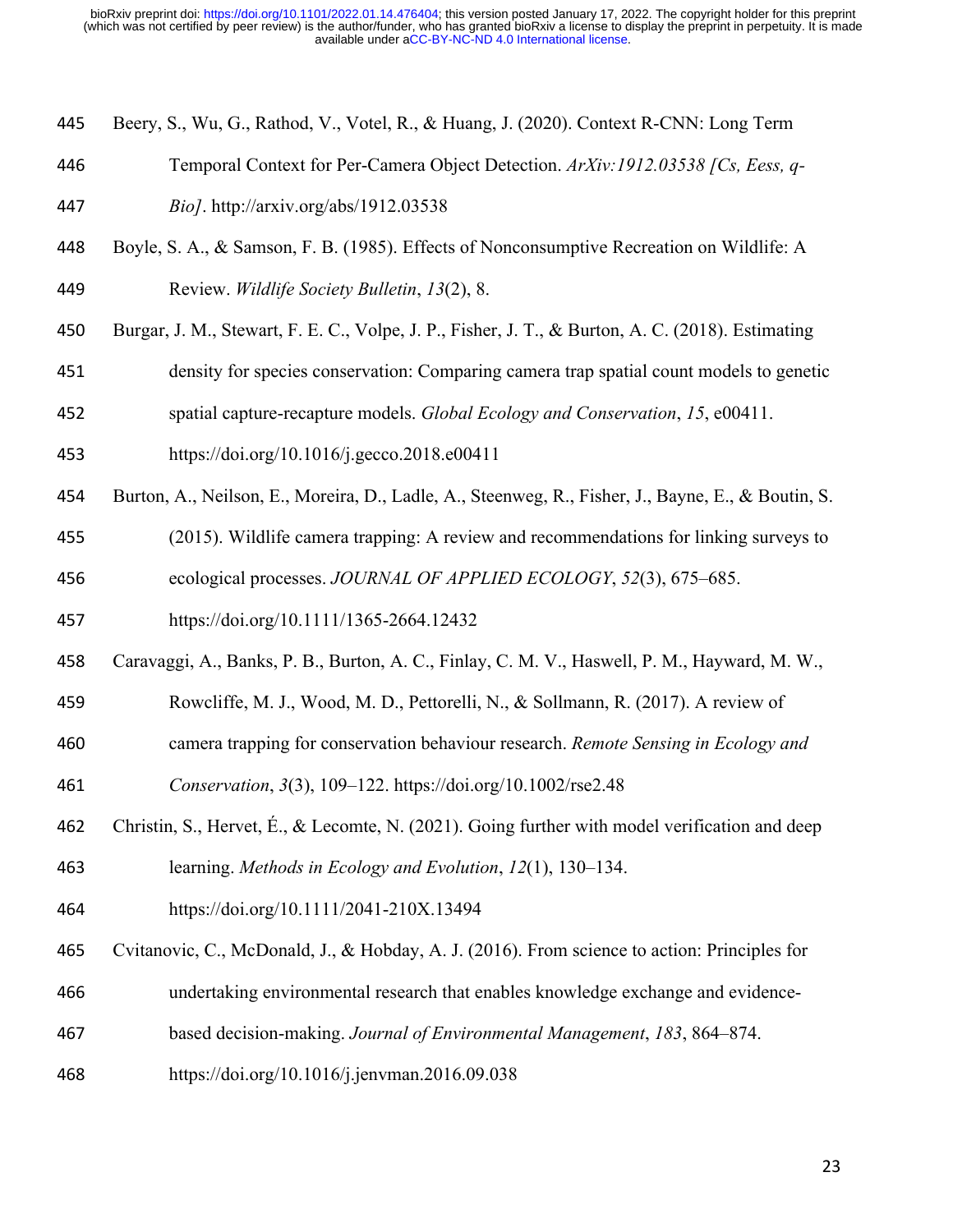- Dubois, N. S., Gomez, A., Carlson, S., & Russell, D. (2020). Bridging the research‐
- implementation gap requires engagement from practitioners. *Conservation Science and*
- *Practice*, *2*(1). https://doi.org/10.1111/csp2.134
- Forrester, T., O'Brien, T., Fegraus, E., Jansen, P. A., Palmer, J., Kays, R., Ahumada, J., Stern,
- B., & McShea, W. (2016). An Open Standard for Camera Trap Data. *Biodiversity Data*
- *Journal*, *4*(4), e10197-8. https://doi.org/10.3897/BDJ.4.e10197
- Frey, S., Fisher, J. T., Burton, A. C., & Volpe, J. P. (2017). Investigating animal activity patterns
- and temporal niche partitioning using camera-trap data: Challenges and opportunities.
- *Remote Sensing in Ecology and Conservation*, *3*(3), 123–132.
- https://doi.org/10.1002/rse2.60
- 479 George, S. L., & Crooks, K. R. (2006). Recreation and large mammal activity in an urban nature reserve. *Biological Conservation*, *133*(1), 107–117.
- https://doi.org/10.1016/j.biocon.2006.05.024
- 482 Glover-Kapfer, P., Soto-Navarro, C. A., Wearn, O. R., Rowcliffe, M., & Sollmann, R. (2019).
- Camera‐trapping version 3.0: Current constraints and future priorities for development.
- *Remote Sensing in Ecology and Conservation*, *5*(3), 209–223.
- https://doi.org/10.1002/rse2.106
- Gomez Villa, A., Salazar, A., & Vargas, F. (2017). Towards automatic wild animal monitoring:
- Identification of animal species in camera-trap images using very deep convolutional
- neural networks. *Ecological Informatics*, *41*, 24–32.
- https://doi.org/10.1016/j.ecoinf.2017.07.004
- 490 Greenberg, S., Godin, T., & Whittington, J. (2019). Design patterns for wildlife-related camera
- trap image analysis. *Ecology and Evolution*, *9*(24), 13706–13730.
- https://doi.org/10.1002/ece3.5767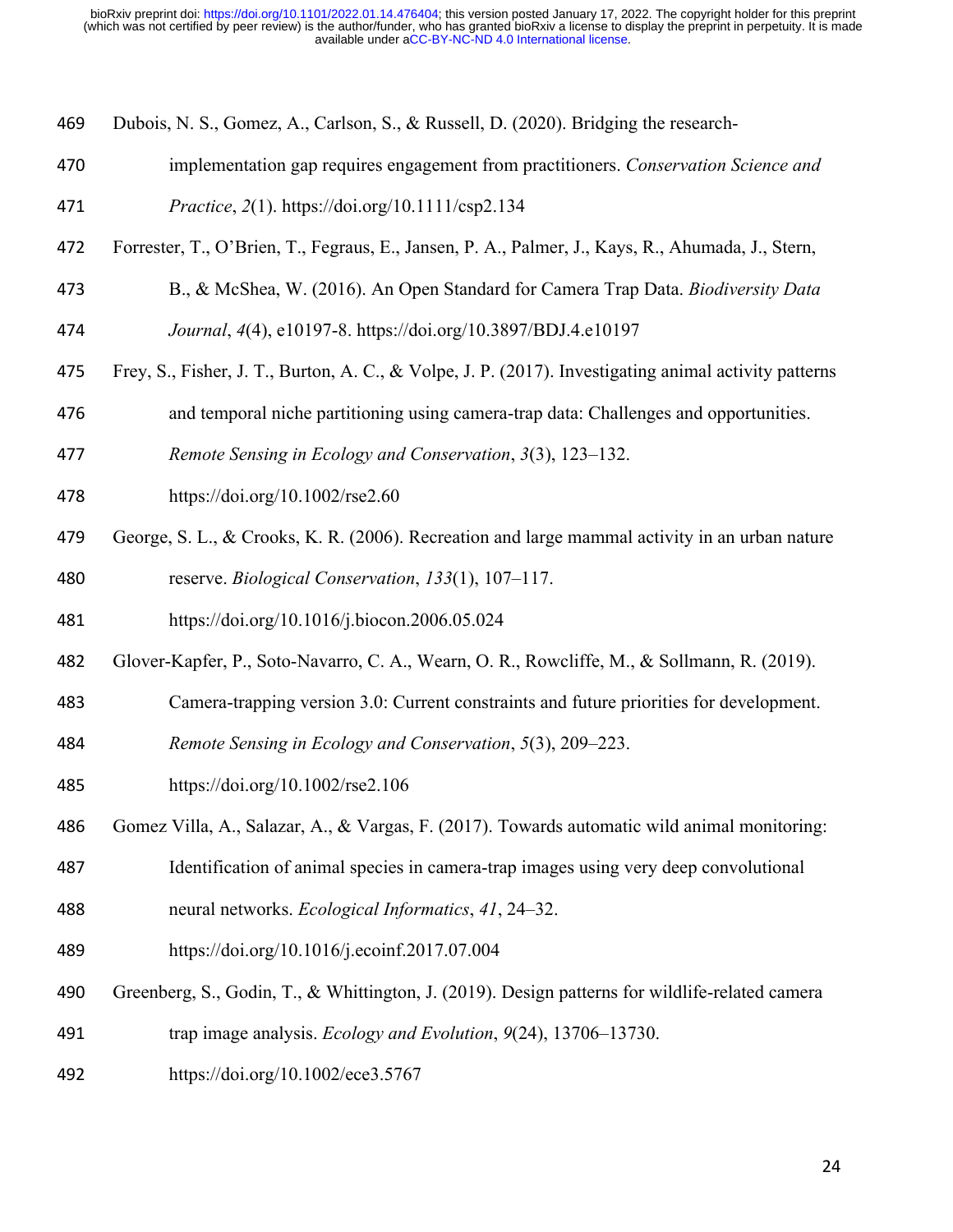| 493 Habel, J. C., Gossner, M. M., Meyer, S. T., Eggermont, H., Lens, L., Dengler, J., & Weisser, W. |  |  |  |  |  |  |  |
|-----------------------------------------------------------------------------------------------------|--|--|--|--|--|--|--|
|-----------------------------------------------------------------------------------------------------|--|--|--|--|--|--|--|

- W. (2013). Mind the gaps when using science to address conservation concerns.
- *Biodiversity and Conservation*, *22*(10), 2413–2427. https://doi.org/10.1007/s10531-013-
- 0536-y
- Jacques, C. N., Klaver, R. W., Swearingen, T. C., Davis, E. D., Anderson, C. R., Jenks, J. A.,
- Deperno, C. S., & Bluett, R. D. (2019). Estimating density and detection of bobcats in
- fragmented midwestern landscapes using spatial capture–recapture data from camera

traps. *Wildlife Society Bulletin*, *43*(2), 256–264. https://doi.org/10.1002/wsb.968

- Kays, R., Parsons, A. W., Baker, M. C., Kalies, E. L., Forrester, T., Costello, R., Rota, C. T.,
- Millspaugh, J. J., McShea, W. J., & Toit, J. (2017). Does hunting or hiking affect wildlife communities in protected areas? *Journal of Applied Ecology*, *54*(1), 242–252.
- https://doi.org/10.1111/1365-2664.12700
- Lamba, A., Cassey, P., Segaran, R. R., & Koh, L. P. (2019). Deep learning for environmental conservation. *Current Biology*, *29*(19), R977–R982.
- https://doi.org/10.1016/j.cub.2019.08.016
- Lasky, M., Parsons, A., Schuttler, S., Mash, A., Larson, L., Norton, B., Pease, B., Boone, H.,
- Gatens, L., & Kays, R. (2021). Candid Critters: Challenges and Solutions in a Large-
- Scale Citizen Science Camera Trap Project. *Citizen Science: Theory and Practice*, *6*(1),
- 4. https://doi.org/10.5334/cstp.343
- Lemieux, C. J., Groulx, M. W., Bocking, S., & Beechey, T. J. (2018). Evidence-based decision-
- making in Canada's protected areas organizations: Implications for management
- effectiveness. *FACETS*, *3*(1), 392–414. https://doi.org/10.1139/facets-2017-0107
- Merkle, J. A., Anderson, N. J., Baxley, D. L., Chopp, M., Gigliotti, L. C., Gude, J. A., Harms, T.
- M., Johnson, H. E., Merrill, E. H., Mitchell, M. S., Mong, T. W., Nelson, J., Norton, A.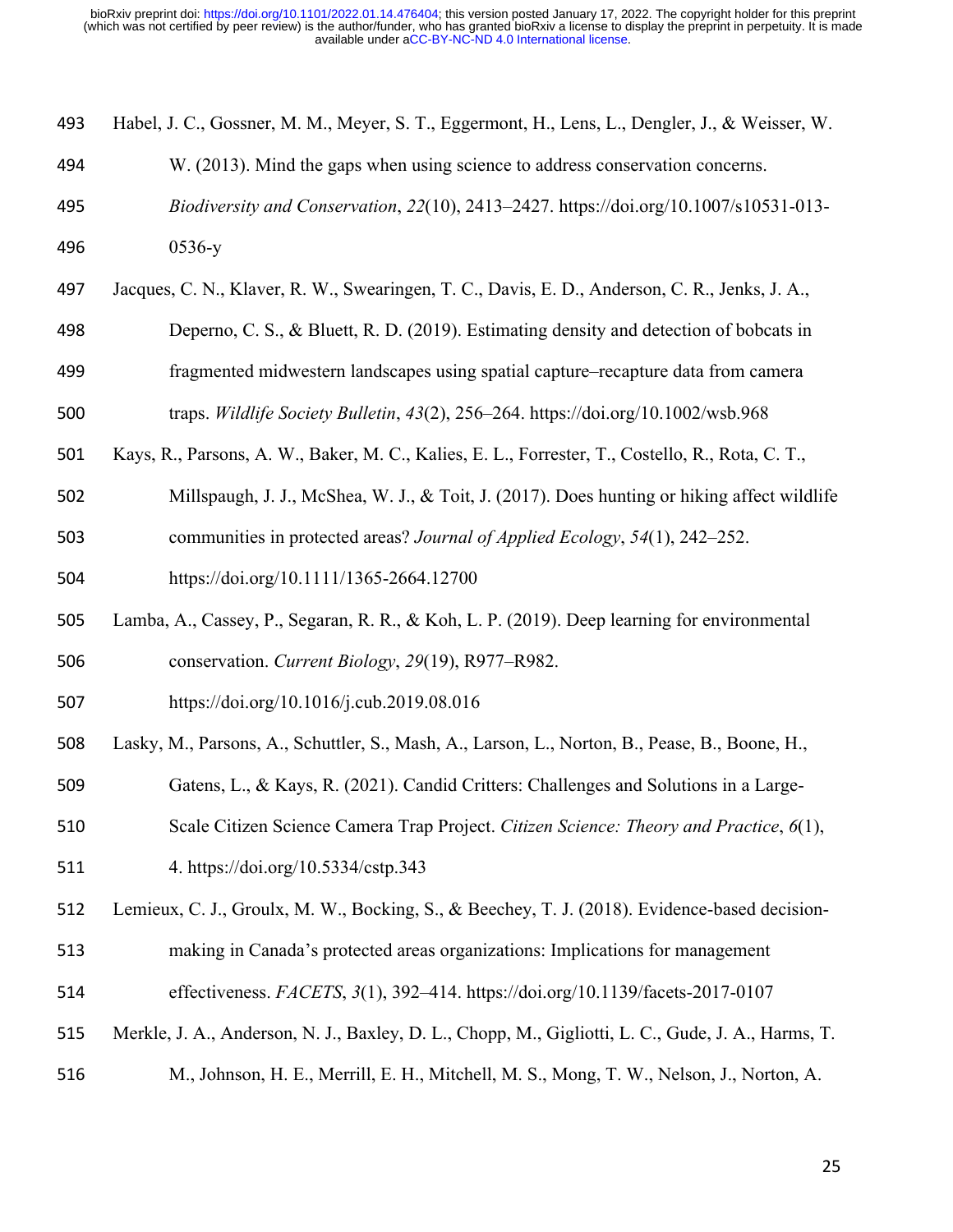| 517 | S., Sheriff, M. J., Tomasik, E., & Vanbeek, K. R. (2019). A collaborative approach to |  |
|-----|---------------------------------------------------------------------------------------|--|
|-----|---------------------------------------------------------------------------------------|--|

bridging the gap between wildlife managers and researchers. *The Journal of Wildlife* 

- Microsoft. (2020). *AI for Earth camera trap image processing API.* (4.1) [Computer software].
- Microsoft. https://github.com/microsoft/CameraTraps/blob/master/megadetector.md
- Naidoo, R., & Burton, A. C. (2020). Relative effects of recreational activities on a temperate

terrestrial wildlife assemblage. *Conservation Science and Practice*, *2*(10).

- https://doi.org/10.1111/csp2.271
- Nickel, B. A., Suraci, J. P., Allen, M. L., & Wilmers, C. C. (2020). Human presence and human
- footprint have non-equivalent effects on wildlife spatiotemporal habitat use. *Biological*
- *Conservation*, *241*(Journal Article), 108383.
- https://doi.org/10.1016/j.biocon.2019.108383
- Norouzzadeh, M. S., Morris, D., Beery, S., Joshi, N., Jojic, N., & Clune, J. (2021). A deep active
- learning system for species identification and counting in camera trap images. *Methods in*
- *Ecology and Evolution*, *12*(1), 150–161. https://doi.org/10.1111/2041-210X.13504
- Python Software Foundation. (2021). *Python 3* (3.7) [Computer software].
- http://www.python.org/
- R Core Team. (2020). *R: A language and environment for statistical computing.* R Foundation for Statistical Computing. https://www.R-project.org/
- Rich, L. N., Kelly, M. J., Sollmann, R., Noss, A. J., Maffei, L., Arispe, R. L., Paviolo, A., De
- Angelo, C. D., Di Blanco, Y. E., & Di Bitetti, M. S. (2014). Comparing capture-
- recapture, mark-resight, and spatial mark-resight models for estimating puma densities
- via camera traps. *Journal of Mammalogy*, *95*(2), 382–391. https://doi.org/10.1644/13-
- MAMM-A-126

*Management*, *83*(8), 1644–1651. https://doi.org/10.1002/jwmg.21759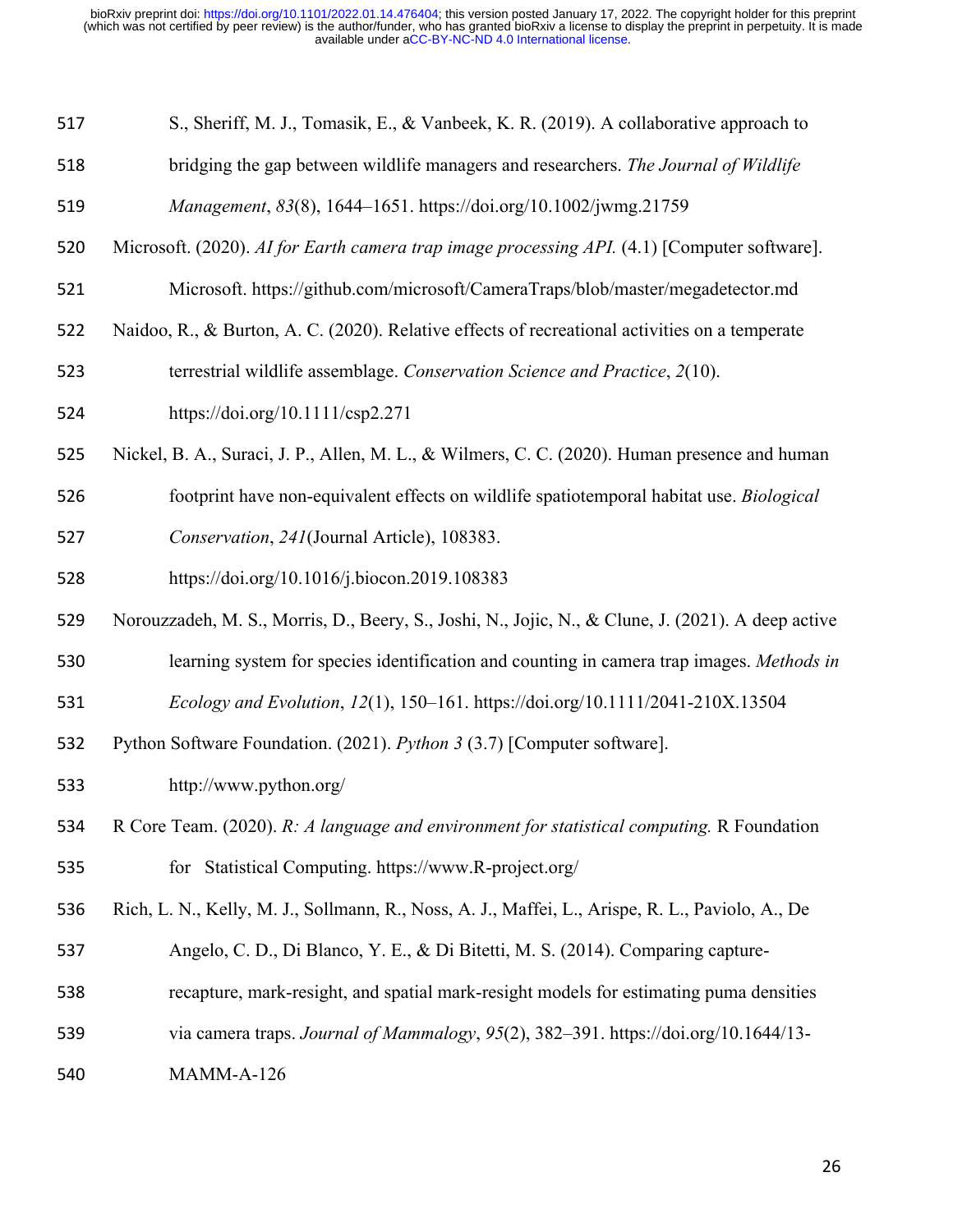- Rowcliffe, J. M., Kays, R., Kranstauber, B., Carbone, C., & Jansen, P. A. (2014). Quantifying
- levels of animal activity using camera trap data. *Methods in Ecology and Evolution*,
- *5*(11), 1170–1179. https://doi.org/10.1111/2041-210X.12278
- Sandbrook, C., Clark, D., Toivonen, T., Simlai, T., O'Donnell, S., Cobbe, J., & Adams, W.
- (2021). Principles for the socially responsible use of conservation monitoring technology and data. *Conservation Science and Practice*, *3*(5). https://doi.org/10.1111/csp2.374
- Sandbrook, C., Luque-Lora, R., & Adams, W. M. (2018). Human Bycatch: Conservation
- Surveillance and the Social Implications of Camera Traps. *Conservation and Society*,
- *16*(4), 493–504. https://doi.org/10.4103/cs.cs\_17\_165
- Sands, J. P. (2012). *Wildlife science: Connecting research with management*. CRC Press.
- https://doi.org/10.1201/b12139
- Schneider, S., Greenberg, S., Taylor, G. W., & Kremer, S. C. (2020). Three critical factors
- affecting automated image species recognition performance for camera traps. *Ecology and Evolution*, *10*(7), 3503–3517. https://doi.org/10.1002/ece3.6147
- Scotson, L., Johnston, L. R., Iannarilli, F., Wearn, O. R., Mohd-Azlan, J., Wong, W. M., Gray,
- T. N. E., Dinata, Y., Suzuki, A., Willard, C. E., Frechette, J., Loken, B., Steinmetz, R.,
- Moßbrucker, A. M., Clements, G. R., & Fieberg, J. (2017). Best practices and software
- for the management and sharing of camera trap data for small and large scales studies.
- *Remote Sensing in Ecology and Conservation*, *3*(3), 158–172.
- https://doi.org/10.1002/rse2.54
- Sharma, K., Fiechter, M., George, T., Young, J., Alexander, J. S., Bijoor, A., Suryawanshi, K., &
- Mishra, C. (2020). Conservation and people: Towards an ethical code of conduct for the
- use of camera traps in wildlife research. *Ecological Solutions and Evidence*, *1*(2).
- https://doi.org/10.1002/2688-8319.12033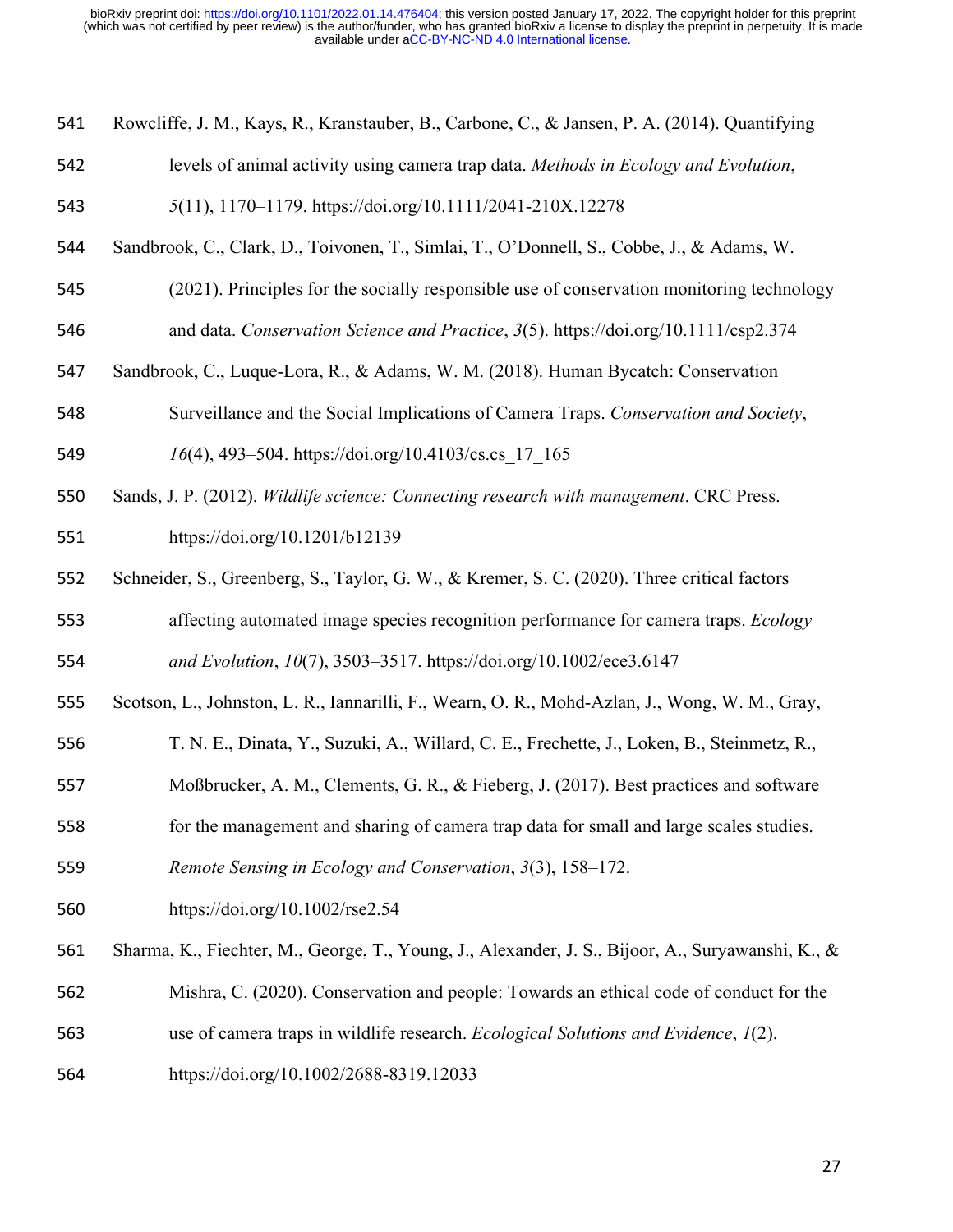| 565 |  |  |  | Steenweg, R., Hebblewhite, M., Kays, R., Ahumada, J., Fisher, J. T., Burton, C., Townsend, S. |
|-----|--|--|--|-----------------------------------------------------------------------------------------------|
|     |  |  |  |                                                                                               |

- E., Carbone, C., Rowcliffe, J. M., Whittington, J., Brodie, J., Royle, J. A., Switalski, A.,
- Clevenger, A. P., Heim, N., & Rich, L. N. (2017). Scaling-up camera traps: Monitoring
- the planet's biodiversity with networks of remote sensors. *Frontiers in Ecology and the*

*Environment*, *15*(1), 26–34. https://doi.org/10.1002/fee.1448

- Swanson, A., Kosmala, M., Lintott, C., & Packer, C. (2016). A generalized approach for
- producing, quantifying, and validating citizen science data from wildlife images: Citizen
- Science Data Quality. *Conservation Biology*, *30*(3), 520–531.
- https://doi.org/10.1111/cobi.12695
- Tabak, M. A., Norouzzadeh, M. S., Wolfson, D. W., Sweeney, S. J., Vercauteren, K. C., Snow,
- N. P., Halseth, J. M., Di Salvo, P. A., Lewis, J. S., White, M. D., Teton, B., Beasley, J.
- C., Schlichting, P. E., Boughton, R. K., Wight, B., Newkirk, E. S., Ivan, J. S., Odell, E.
- A., Brook, R. K., … Miller, R. S. (2019). Machine learning to classify animal species in
- camera trap images: Applications in ecology. *Methods in Ecology and Evolution*, *10*(4),
- 585–590. https://doi.org/10.1111/2041-210X.13120
- Tuia, D., Kellenberger, B., Beery, S., Costelloe, B. R., Zuffi, S., Risse, B., Mathis, A., Mathis,
- M. W., van Langevelde, F., Burghardt, T., Kays, R., Klinck, H., Wikelski, M., Couzin, I.
- D., van Horn, G., Crofoot, M. C., Stewart, C. V., & Berger-Wolf, T. (2021). Seeing
- biodiversity: Perspectives in machine learning for wildlife conservation.
- *ArXiv:2110.12951 [Cs]*. http://arxiv.org/abs/2110.12951
- Ushey, K., Allaire, J., & Tang, Y. (2021). *reticulate: Interface to Python* (1.19) [Computer software]. https://rstudio.github.io/reticulate/
- Weinstein, B. G. (2018). A computer vision for animal ecology. *Journal of Animal Ecology*,
- *87*(3), 533–545. https://doi.org/10.1111/1365-2656.12780